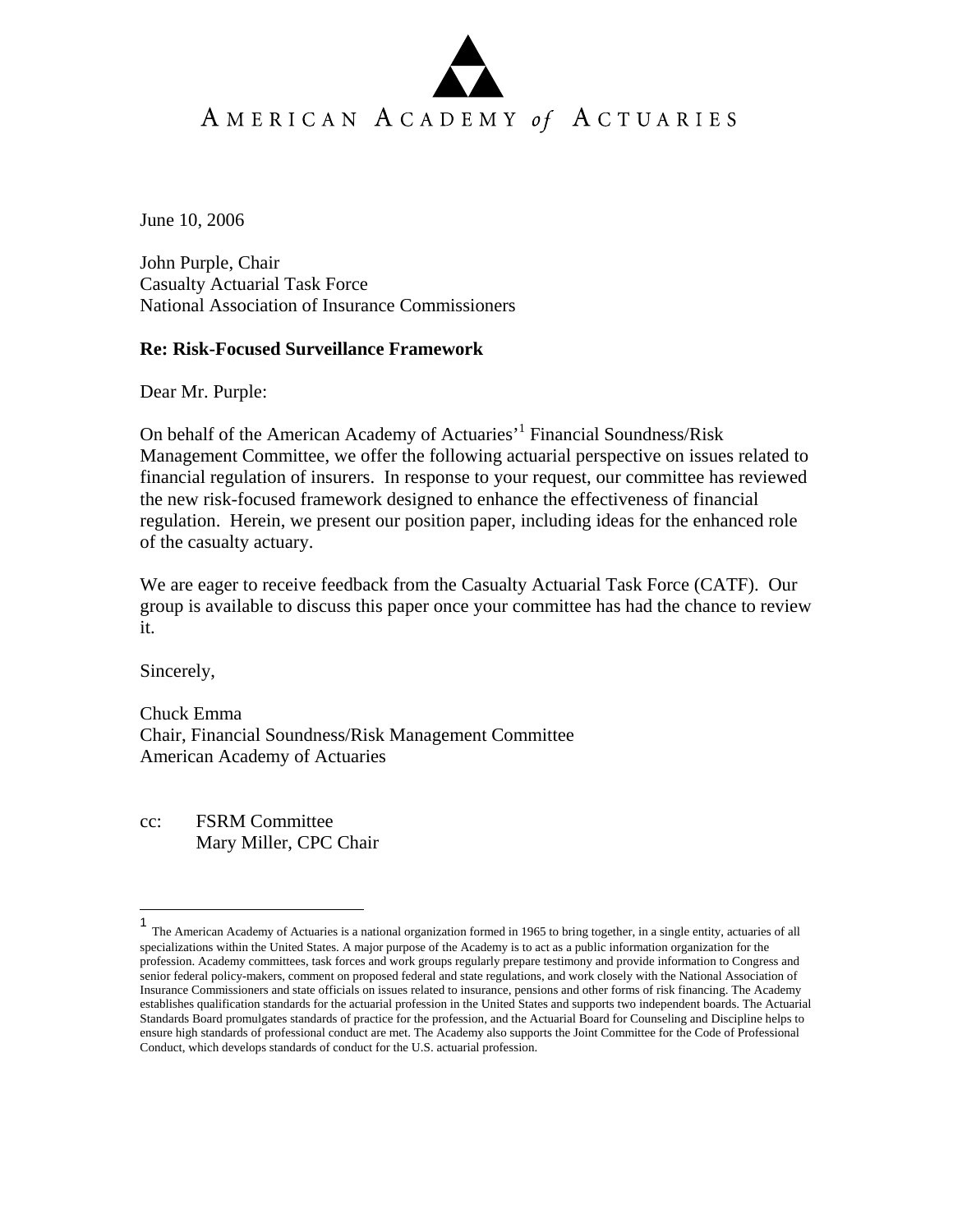## **Introduction**

The Committee on Financial Soundness/Risk Management of the American Academy of Actuaries Casualty Practice Council has reviewed the risk-focused surveillance framework developed by the Risk Assessment Working Group (RAWG) of the National Association of Insurance Commissioners (NAIC). The results of our review are organized into several sections that address many subjects relating to the financial regulation process and the actuary's role in that process.

The committee is a volunteer group of casualty actuaries who are employed by various U.S. insurance companies, state insurance departments, and consulting organizations. The committee has been charged with developing the role of the casualty actuary within this enhanced regulatory framework. This group reviewed many documents prepared by the RAWG that were published on the NAIC website. It also engaged in conversations with many key representatives of the RAWG to better understand the goals of this enhanced framework.

In the following sections, we summarize many of the critical discussion points raised by our committee, and we offer some ideas for the enhanced role of the casualty actuary within the new framework. We begin by describing the role of the actuary in financial regulation of insurance in the U.S. and in other countries. Next, we identify the skill sets an actuary may offer in accomplishing the framework's specific goals as are listed in the RAWG's publications. Further and more generally, we discuss the critical aspects of risk management concepts and practices in which the actuary can make a unique contribution. Finally, we offer in an appendix some important lessons learned from financial insolvencies of notable insurance companies.

Our conclusions reflect our belief in several broad themes:

- **1.** Modifying the regulatory framework to promote the earlier identification of inherent risks and their associated controls is likely to bring about a more effective system of regulation.
- **2.** Placing an emphasis on controls related to human behavior, such as corporate governance and management competence, is also likely to result in better financial regulation.
- **3.** Utilizing the actuary to a greater degree will assist in the improved regulatory approach in several important ways, including:
	- **a.** Quantified analysis of the assessment and prioritization of risk factors
	- **b.** Ability to analyze the interrelationships among risk factors
	- **c.** Overall experience in analyzing insurance company operations and industry trends

We support the NAIC's efforts to improve the process of financial regulation and look forward to continuing our support in advancing that purpose.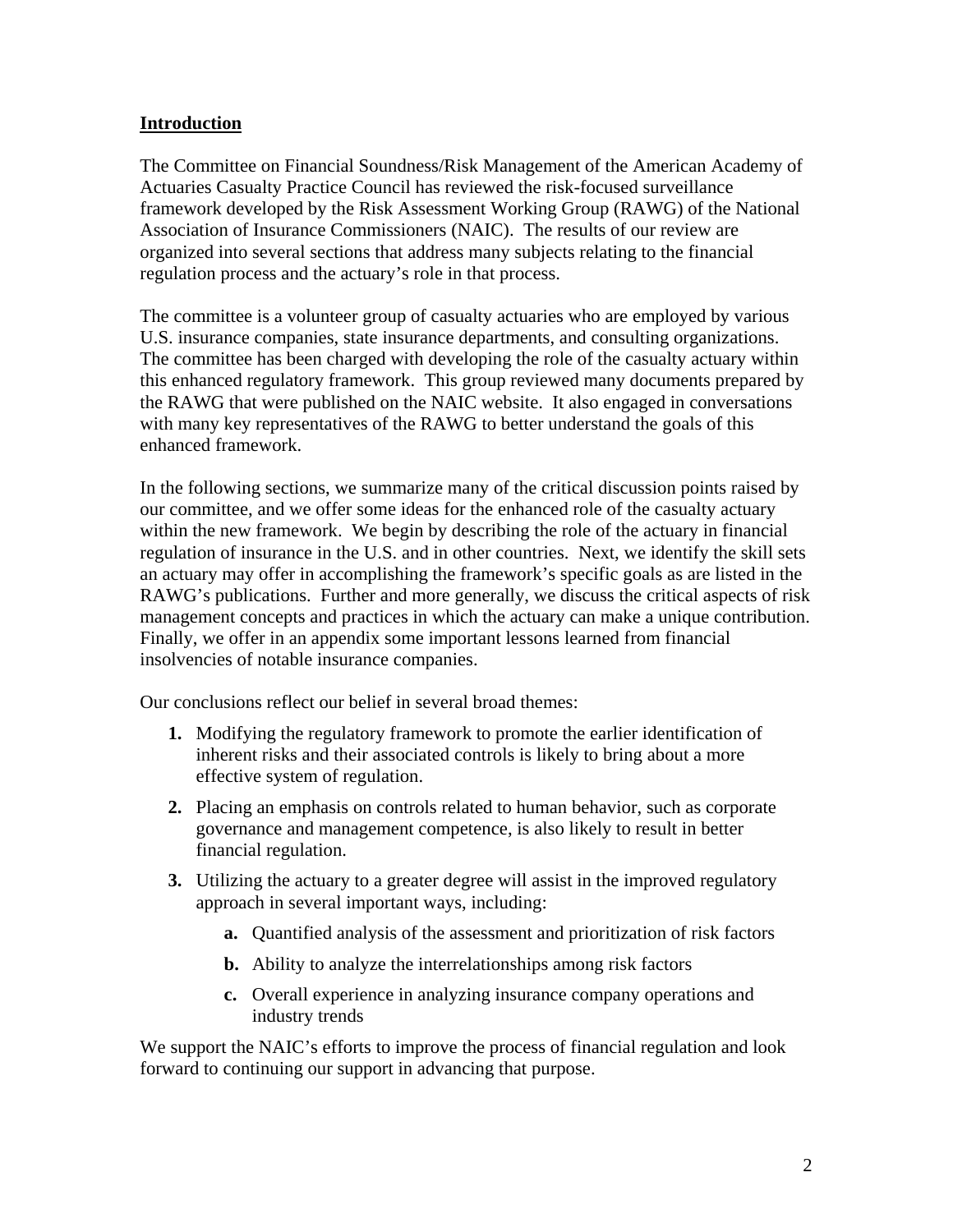#### **Background**

The traditional approach to the financial regulation of insurance has dealt predominantly with the review of individual accounts on financial statements. In recent years, this approach has been increasingly recognized as limited to the extent that it relies on historical data to provide insight as to the future viability of a company. Most insurance regulators recognize the need for indicators that are more prospective, rather than retrospective, in nature. Even users of the system acknowledge that, by the time problems are identified, a company's impairment often has resulted in significant economic damages. The regulatory focus on individual financial accounts also does not consider the variability and interrelationships among the accounts, nor does it consider the potentially dominant hazard posed by human behavior.

A review of recent failures and impairments in the property/casualty industry suggests that the events that lead to a company's financial deterioration typically take place well before its financial statements reveal the problems. We believe that a company's financial controls should be assessed at earlier points in time. This includes the strategic, operational, and product-pricing decisions made by its management. Therefore, the process of financial regulation may need to evolve into a process of reviewing a company's risk management practices.

A company's loss reserves are often the largest and riskiest item on its balance sheet. However, the current regulatory process for review treats this item as an independent account, which it is not. Recent public scrutiny on loss reserves and the actuary's role in establishing them is limited to a particular balance sheet item, a technique that, in most cases, serves as a lagging indicator of a company's deterioration. Industry analysts have expressed frustration at the movements on financial statements caused by changes in loss reserve estimates. However, typically, the management decisions that lead to these changes often take place many years before loss reserve deterioration is recorded.

In this paper we attempt to define for the regulator which risk areas are best suited to the unique training and capabilities of the casualty actuary. Businesses in many industries have recently discovered the value of enterprise risk management practices. For a property/casualty insurer, this means dealing with a host of factors including financial, strategic, operational, and insurance risks. Company managers are best positioned to assess these risk factors, as they presumably understand their business better than external reviewers.

Most risk management practices in business today appear to be more qualitative than quantitative in nature. Presently, it is not typical for a CFO to describe his or her prospects for future viability in terms of probabilities. Therefore, risk management exercises have not historically demanded the quantitative type of risk analyses that actuaries are known to provide. An initial risk management exercise may involve a ranking of which potential factors are the most threatening to the company. Prioritizing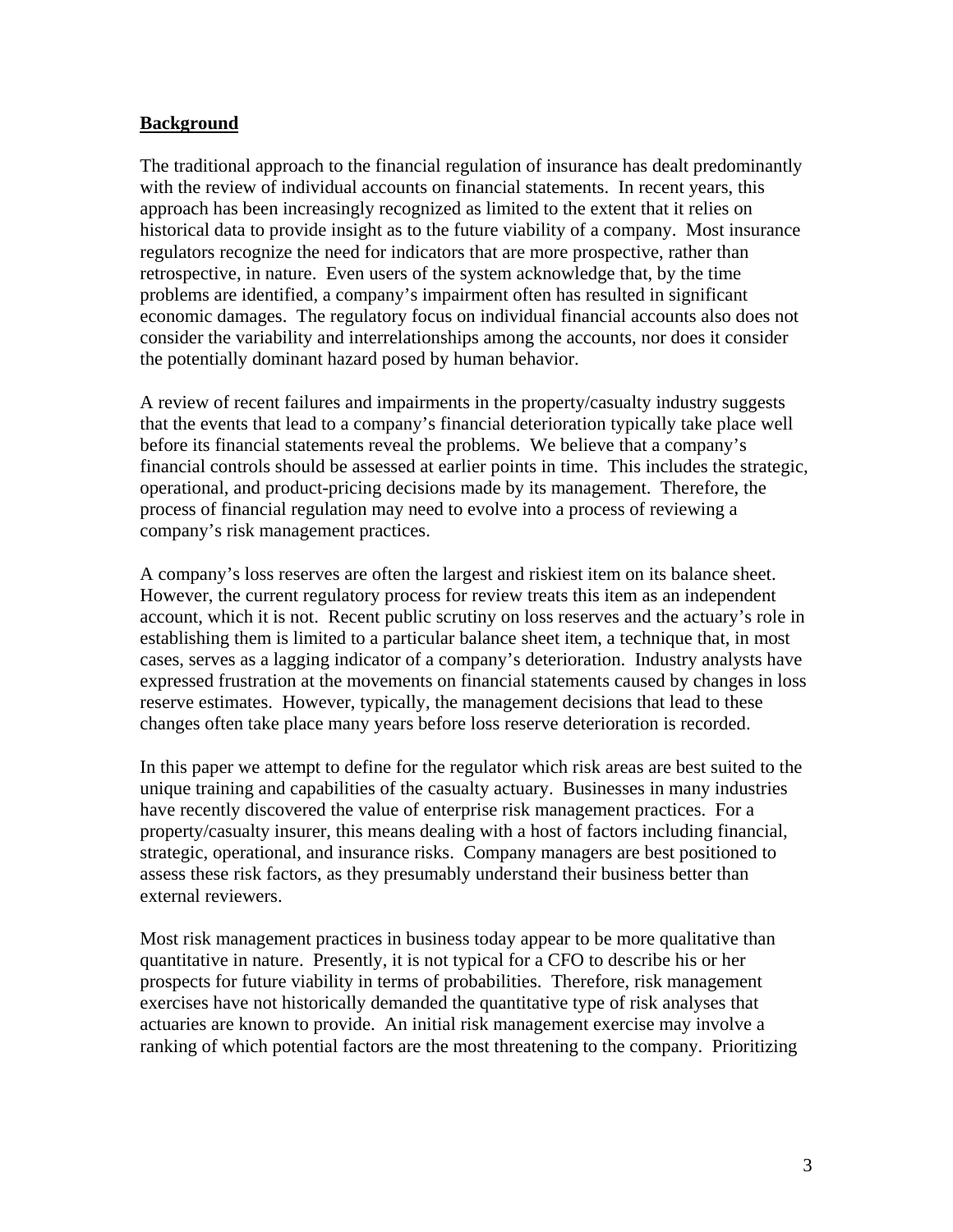risks requires quantifying them, and the regulatory actuary is well positioned to play a significant role in evaluating the company's risk assessment process.

We believe that the surveillance framework developed by the RAWG represents clear progress toward improving the effect of financial regulation by placing emphasis on management's competency and on corporate governance. Oversight of these matters should increase the speed and accuracy with which problems are identified and addressed. It also should provide a more effective means for reducing economic loss associated with insolvencies. We believe that effective enterprise risk management calls for an even broader scope of review, including strategic and operational risk. We provide a discussion of these risks, including potential problems caused by people, processes, and systems, in the final section of this paper. For a property/casualty company, this category should be understood predominantly to include actions such as under-pricing, rapid expansion, and poor risk controls in underwriting. According to many experts, poor risk management in these areas represent the largest threat to a company's solvency.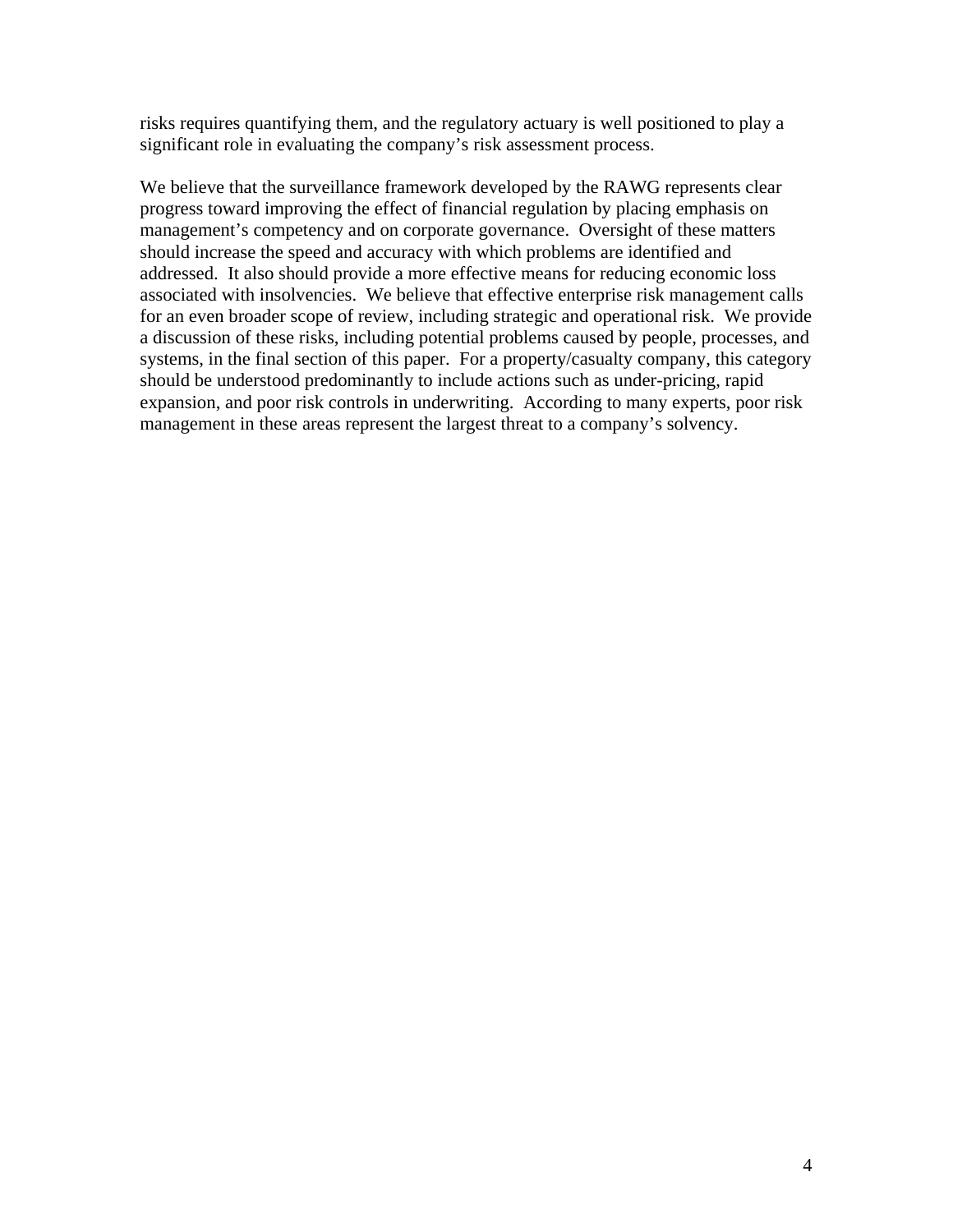## **1: Current Practices of Regulatory Casualty Actuaries in the United States**

The current role of regulatory casualty actuaries in the United States, although expanding, is still limited. As noted in the background section, regulatory actuaries have predominantly reviewed individual accounts on financial statements, such as loss reserves. Occasionally, this review involves Annual Statement analysis and conversations with key individuals at the company in areas such as reserving, management, underwriting, claims, etc. However, the review of areas other than loss reserves is generally limited to the scope of the individual account without a formal opinion as to its adequacy.

Regulatory actuaries, for the most part, perform their reviews in the office. A limited number of state department actuaries perform onsite reviews, depending on the circumstances. The decision to conduct an onsite review may be based on results from an internal analysis or from a financial examination. Although the majority of actuaries are not involved in the entire exam, the actuaries that do go onsite feel that this interaction enhances the analysis and may increase the likelihood that emerging problems are identified. Also, the actuaries who regularly perform onsite reviews believe that the inperson contact increases the quality and detail level of exam-related communications. The live interaction helps to enhance the actuary's understanding of the company's inner structure and the true level of actuarial involvement in the decision-making process.

Many insurance departments have some actuarial staff involved in reserving and/or pricing, as well as specialists who play some role in the review of reinsurance contracts for risk transfer. In many cases, these individuals may not be credentialed as actuaries but may be individuals hired to do actuarial work. State departments without credentialed actuaries on staff generally enter into contracts to have these types of analyses performed. Typically, the departments' reserving and pricing actuaries work in separate areas. Both financial analysts and actuaries monitor financial situations throughout the year in a variety of ways. These include reviews of quarterly statements, meetings with companies, internal analyses, and reviews of company's internal analyses.

The NAIC accreditation standards require some actuarial involvement in the financial exams. However, the type and extent of involvement varies.

In the majority of cases, consulting actuaries, rather than company employees, issue the Statement of Actuarial Opinion. Departments also hire consultants in situations in which specialized expertise, such as significant A&E exposure or medical malpractice knowledge, is needed. As noted above, in some of the smaller states, consulting actuaries perform all actuarial reviews. As in reviews by regulatory actuaries, consulting actuaries' reviews tend to focus on providing opinions about individual accounts, rather than on risks in other areas of the company.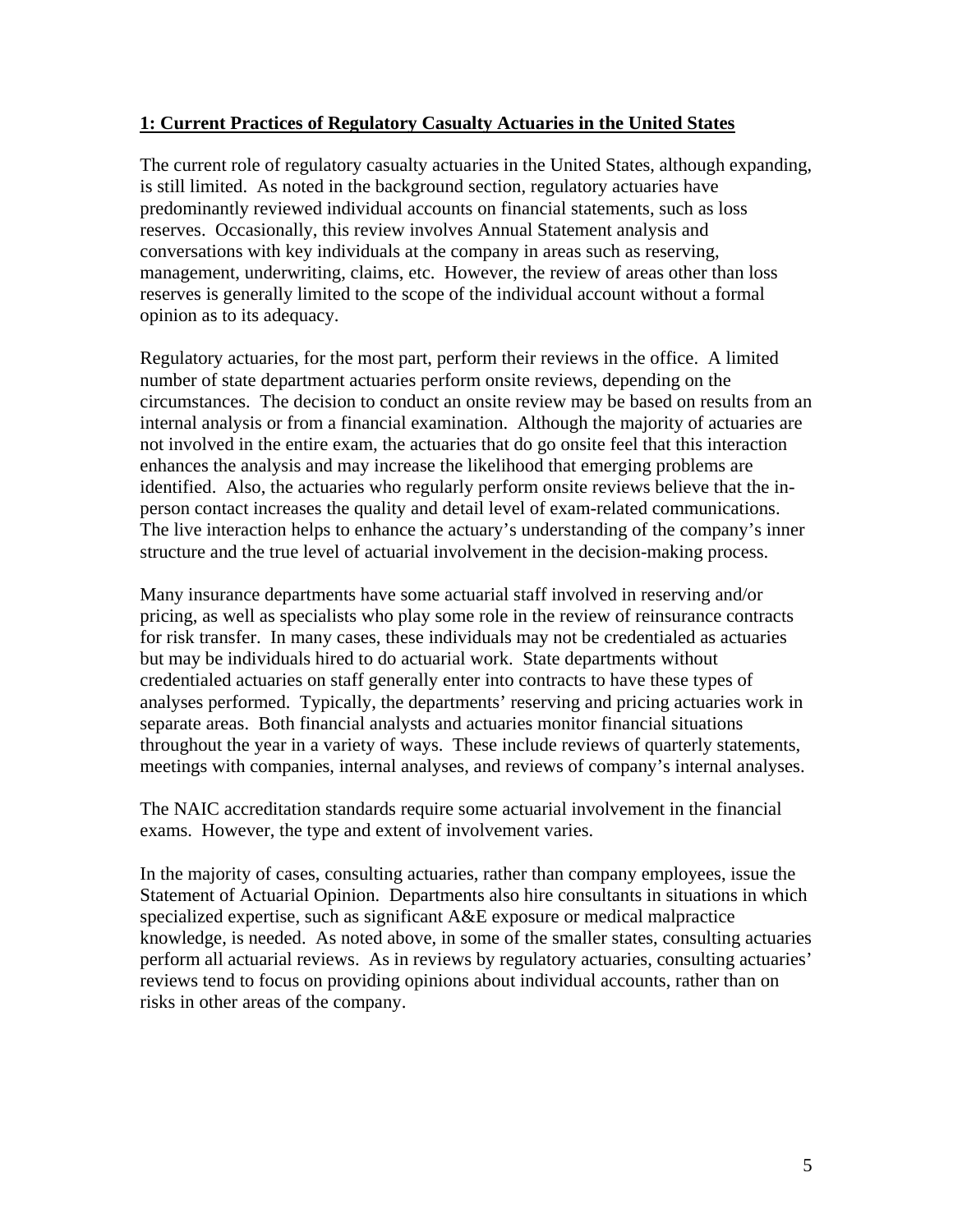## **2: Current Practices in Other Countries**

Assessing risk and measuring minimum capital levels is a key concern for regulators both in and outside the United States. In this section, we will briefly describe developments in insurer solvency assessment in other countries.

### **International Association of Insurance Supervisors (IAIS)**

The IAIS was established in 1994 and represents insurance regulators and supervisors of 180 jurisdictions. One of the goals of the IAIS is to develop standards that can be used by insurance supervisors throughout the world. They have sponsored a significant amount of research, resulting in several papers intended to represent best practices, or targets, for supervisors to work towards. An overview of their framework is available online at [http://www.iaisweb.org/133\\_ENU\\_HTML.asp.](http://www.iaisweb.org/133_ENU_HTML.asp)

In support of this work, the International Actuarial Association (IAA) formed an Insurer Solvency Assessment Working Party to provide a structural overview for a risk-based solvency assessment system for insurance. The paper, along with two case studies that resulted from the Working Party's effort, is available at [http://www.actuaries.org/LIBRARY/Papers/Global\\_](http://www.actuaries.org/LIBRARY/Papers/Global_)  Framework\_Insurer\_Solvency\_Assessment-public.pdf.

The Working Party's report details the risks faced by insurers, similar to the RAWG report. The Working Party report also discusses the manner in which actuaries can assist the supervisory review process. It contemplates a system in which larger, more sophisticated insurers develop their own internal capital assessment model. Smaller companies may be subject to a standardized approach developed by the supervisory authority. This system is used in Australia for property and liability insurers.

## **Australia**

The governmental organization responsible for regulating insurers in Australia is the Australian Prudential Regulatory Authority (APRA).

Under the Australian system, insurers are encouraged to develop an in-house capital measurement model to calculate the minimum capital requirement. An internally developed model is subject to the regulator's prior approval and subsequent review. Insurers who do not use an internally developed model must use the regulatory model known as the Prescribed Method.

The Internal Model Base (IMB) method contains both qualitative and quantitative requirements. The qualitative requirements include such items as an independent risk management unit responsible for the design and implementation of the insurer's capital measurement model. Additionally, the board and senior management must be actively involved in the risk control process, and the capital measurement model must be integrated into the day-to-day operation of the insurer.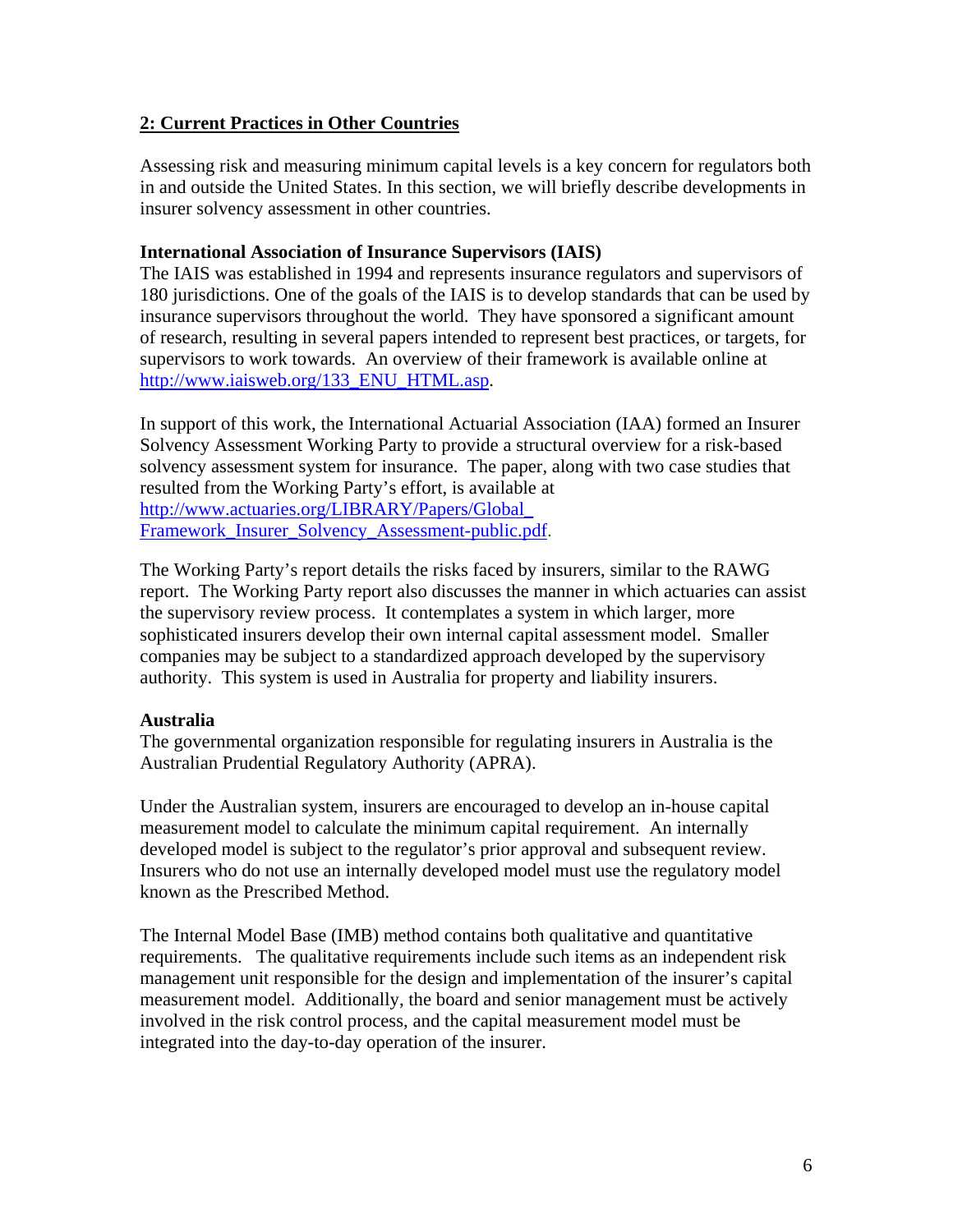The key quantitative measure is that the insurer's capital measurement model should calculate an amount of capital sufficient to reduce the insurer's probability of default over a one-year time horizon to 0.5% or below.

The Prescribed Method provides a series of values that the insurer applies to determine its minimum capital requirements. In this manner, the Prescribed Method is a risk factorbased model similar to the NAIC Risk Based Capital (RBC) and Canadian minimum capital requirements.

The APRA system is detailed in a series of documents available online at [http://www.apra.gov.au/General/General-Insurance-Prudential-Standards-and-Guidance-](http://www.apra.gov.au/General/General-Insurance-Prudential-Standards-and-Guidance-Notes.cfm)[Notes.cfm.](http://www.apra.gov.au/General/General-Insurance-Prudential-Standards-and-Guidance-Notes.cfm) 

## **Canada**

The governmental organization responsible for regulating insurers in Canada is the Office of the Superintendent of Financial Institutions (OSFI).

After significant testing and refinement, OSFI introduced a minimum capital test (MCT) in July 2003. The MCT uses a risk-based formula. Similar to the NAIC RBC approach, the MCT is a minimum test; insurers are expected to establish a target capital level well above the MCT. Similar to the U.S. regulatory approach, the MCT is one of several indicators that a regulator can use to assess a property and casualty insurer's financial condition. It is not used in isolation for ranking and rating property and casualty insurers.

The system is detailed at the OSFI website at [http://www.osfi-bsif.gc.ca.](http://www.osfi-bsif.gc.ca) 

## **United Kingdom**

The governmental organization responsible for regulating insurers in the United Kingdom (UK) is the Financial Services Authority (FSA). In 2003, the FSA proposed a new system for determining capital requirements for non-life insurers. The system is a risk factor-based model (similar to the NAIC and Canadian approaches), but it encourages insurers to develop their own capital assessment models (similar to the Australian system.)

There are a number of documents available at [http://www.fsa.gov.uk th](http://www.fsa.gov.uk)at describe the process.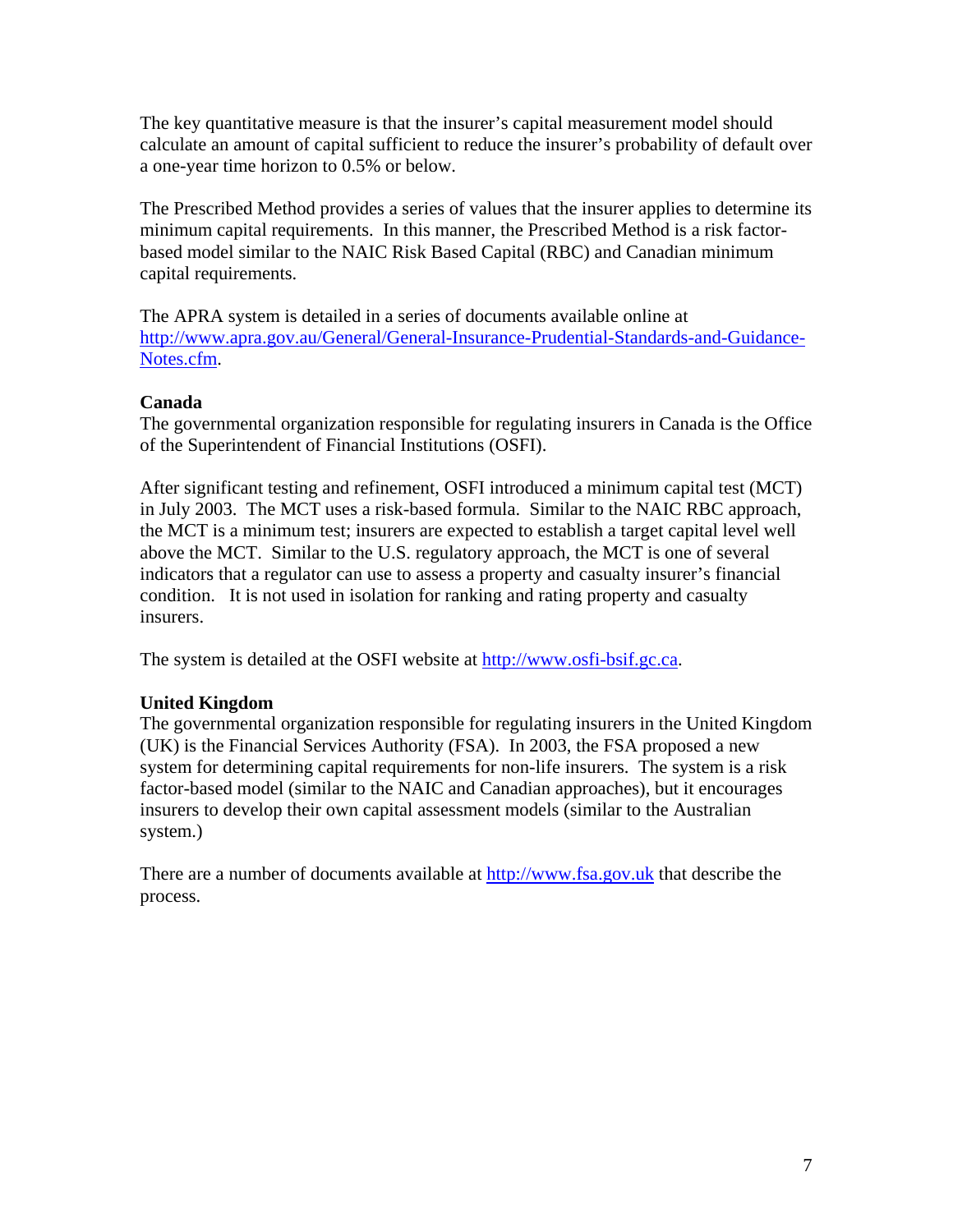## **3: Proposal for Actuary's Role to Address RAWG Enhancement/Goals Listed 1-9**

In its Risk-Focused Surveillance Framework<sup>2</sup>, the Risk Assessment Working Group identified nine benefits derived from the use of a risk-focused surveillance process:

- 1. Strengthen regulatory understanding of the insurer's corporate governance function by documenting the composition of the insurer's board of directors and the executive management team as well as the quality of guidance and oversight provided by the board and management.
- 2. Enhance evaluation of risks through assessment of inherent risks and risk management processes regarding weaknesses of management's ability to identify, assess and manage risk.
- 3. Improve early identification of emerging risks at individual insurers and on a sector-wide basis.
- 4. Enhance effective use of regulatory resources through sharper focus on higher risk areas.
- 5. Increase regulatory understanding of the insurer's quality of management, the characteristics of the insurer's business and the risks it assumes.
- 6. Enhance the value of surveillance work and establishment of risk assessment benchmarks performed by insurers and regulators, who both have common interest in ensuring that risks are properly identified and that adequate and effective control systems are established to monitor and control risks.
- 7. Better formalize and document the risk assessment process via the use of the Risk Assessment Matrix (which is a tool to assist in examination planning and resource assignment).
- 8. Expand risk assessment to provide a more comprehensive and prospective look at an insurer's risks and identification of the insurer's current and/or prospective high-risk areas.
- 9. Coordinate the results of the risk-focused examination process with other financial solvency surveillance functions (i.e., establishing/updating the priority score and supervisory plan).

In order to maximize the aforementioned benefits of a risk-focused examination, casualty actuaries can assist the RAWG in the development of training and education that focuses

1

<sup>&</sup>lt;sup>2</sup> National Association of Insurance Commissioners,

[http://www.naic.org/documents/committees\\_e\\_rawg\\_Clean\\_Adopted\\_Framework.pdf \(la](http://www.naic.org/documents/committees_e_rawg_Clean_Adopted_Framework.pdf)st visited June 9, 2006).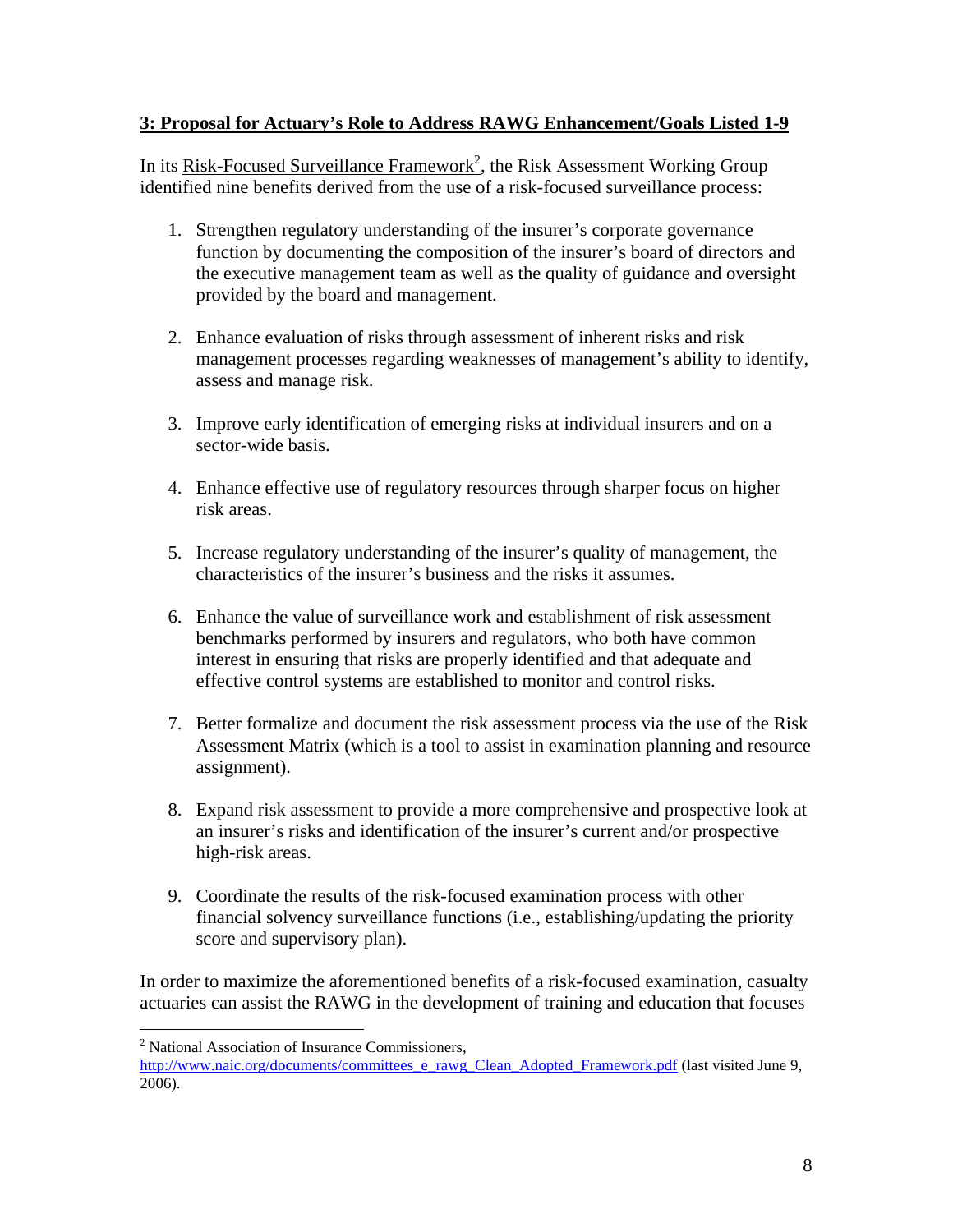on prior lessons learned. Actuaries can help address a number of the benefits as outlined below:

## **Benefit #1**

An important factor in the regulatory actuary's understanding of the insurer's corporate governance function is his or her knowledge of the chief actuary's role in management. Important considerations include whether the chief actuary reports directly to senior management or to the board of directors. The NAIC now requires the board to acknowledge receipt of the actuarial report and to note the disclosure on risks of material adverse deviation. However, it is important to know how actuarial information is communicated to the board. Do they even know who their chief actuary is (e.g., employee, consultant, how often the appointed actuary has changed, etc.)?

Even if actuarial communication is taking place, is the board familiar enough with actuarial methodologies and terminology to make appropriate management decisions? Have the board members taken the right actions, based on the information the chief actuary provided, or did they misunderstand the actuarial analysis? Does the style or makeup of the board (e.g., sales oriented, marketing-driven, etc.) put pressure on the actuary to look at the current reserving environment through rose-colored glasses?

Another important consideration is whether the chief actuary can look at the board meeting minutes and other relevant information to determine whether risk is being adequately assessed. Does the board understand the credit risk the company faces from agents or reinsurers?

All of the above questions point to the importance of the regulatory actuary's understanding of the corporate governance culture. The board of directors must understand who its actuary is, the tools and data available to it (e.g., quality of information technology, accuracy of internal data, etc.), and the ability of its actuary to identify and assess risk to help management determine whether it is looking at the right information.

# **Benefit #2**

An important part of the regulatory actuary's role in enhancing the evaluation of risk is understanding the chief actuary's input into identifying the categories of risk that should be examined each year. For example, has management identified the right categories of risk to focus on? If certain risks are difficult to quantify, has management at least attempted to categorize unique risks by ranking them (e.g., low, moderate, high)?

Are products being priced properly? Has the company been underwriting business using appropriate guidelines, or have they used pricing (e.g., extra credits, lower rating tiers, etc.) as a way to attract under-priced business, a practice that may lead to future solvency concerns? Are controls in place to monitor compliance with guidelines?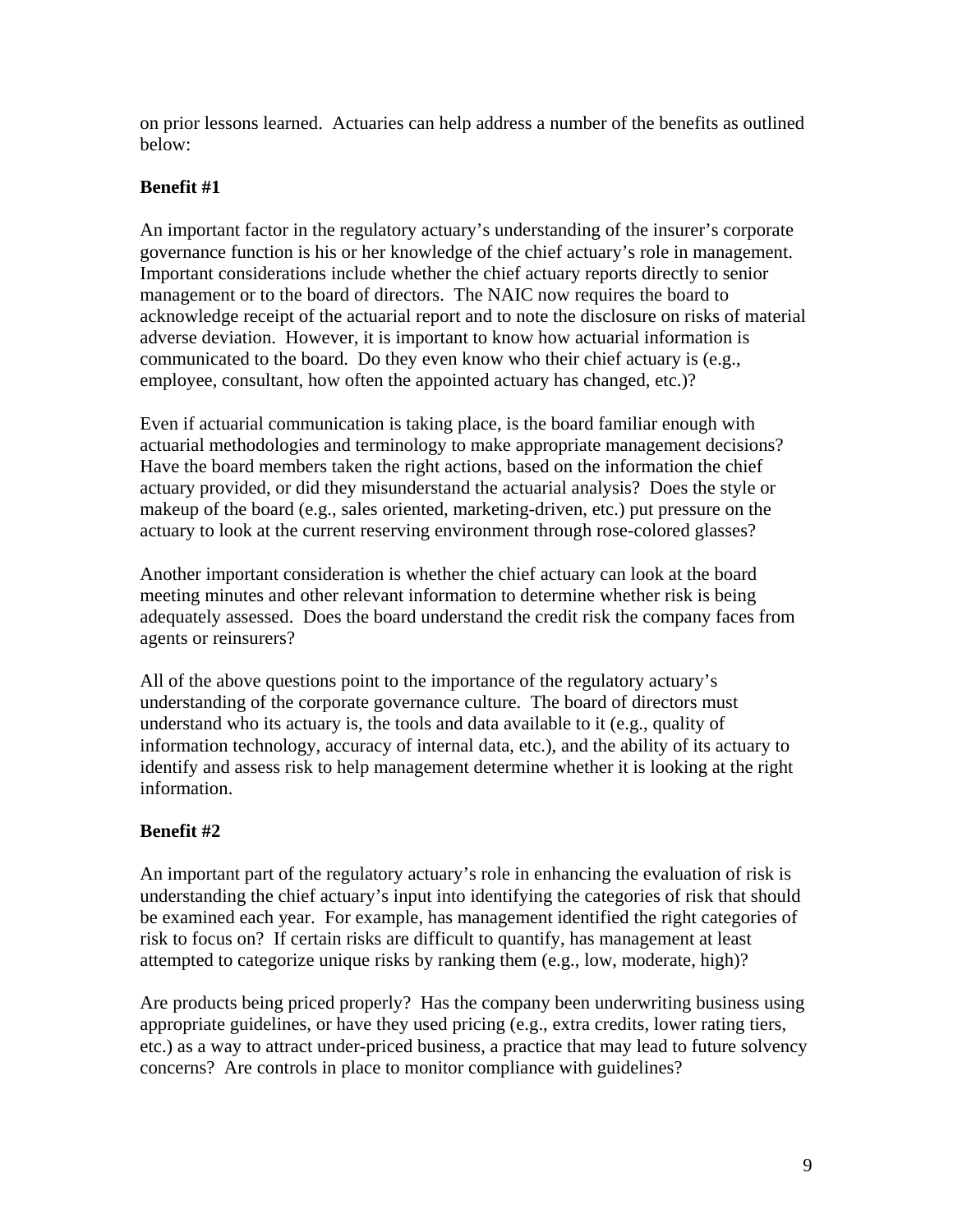All of the above questions are important to remember when deciding if management has the ability to identify, assess, and manage risk effectively. As noted in the RAWG's section titled "History of risk assessment and process of conducting exams," inadequate management oversight has historically caused solvency problems. Please note that a detailed discussion of lessons learned from management oversight on prior insurance company insolvencies is discussed in an appendix to this report.

## **Benefits #3 and #8**

Identifying emerging risks on a sector-wide basis requires a clear definition of which sector is being examined. For example, a sector could imply a geographic area, line of business (e.g., medical malpractice, homeowners, workers' compensation), or a segment within a line of business (e.g., medical malpractice segments such as dentists, physicians, hospitals, allied healthcare providers, etc.).

Identifying emerging risks also requires the chief actuary and insurer to monitor actual versus expected results throughout the year to proactively identify the insurer's current and/or future high-risk areas. An actuarial "dashboard" approach focusing on detailed diagnostics (e.g., frequency, severity, case reserve metrics, etc.) is much more likely to identify emerging issues than the use of broader, historical financial data, in which reserve analyses are performed once a year, then filed away. The regulatory actuary can be of invaluable assistance in this regard.

## **Benefits #4 and #5**

An important part of increasing regulatory understanding while focusing resources on higher risk areas is making sure that the questions asked in Benefits 1, 2, and 3 are addressed in the appropriate order. In addition, the questions must be adjusted to reflect the unique nature of the insurer's current business model. For example, a start-up company would likely require regulatory resources to be focused on initial pricing assumptions. On the contrary, a company that has decided to run-off certain lines of business might require heavier resources focused on the reserving and claim-handling processes.

## **Benefit #6**

Another important aspect of enhancing the value of surveillance work requires insurance industry experts to identify metrics for monitoring on a year-to-year basis to ensure emerging issues are promptly identified. Insurers and regulators using metrics must also balance the use of standard industry benchmarks (e.g., RBC, IRIS Ratios, CARRMEL, etc.) with those tracked by insurance company professionals and regulators (e.g., the "bright-line indicator" for determining whether a risk of material adverse deviation should be present).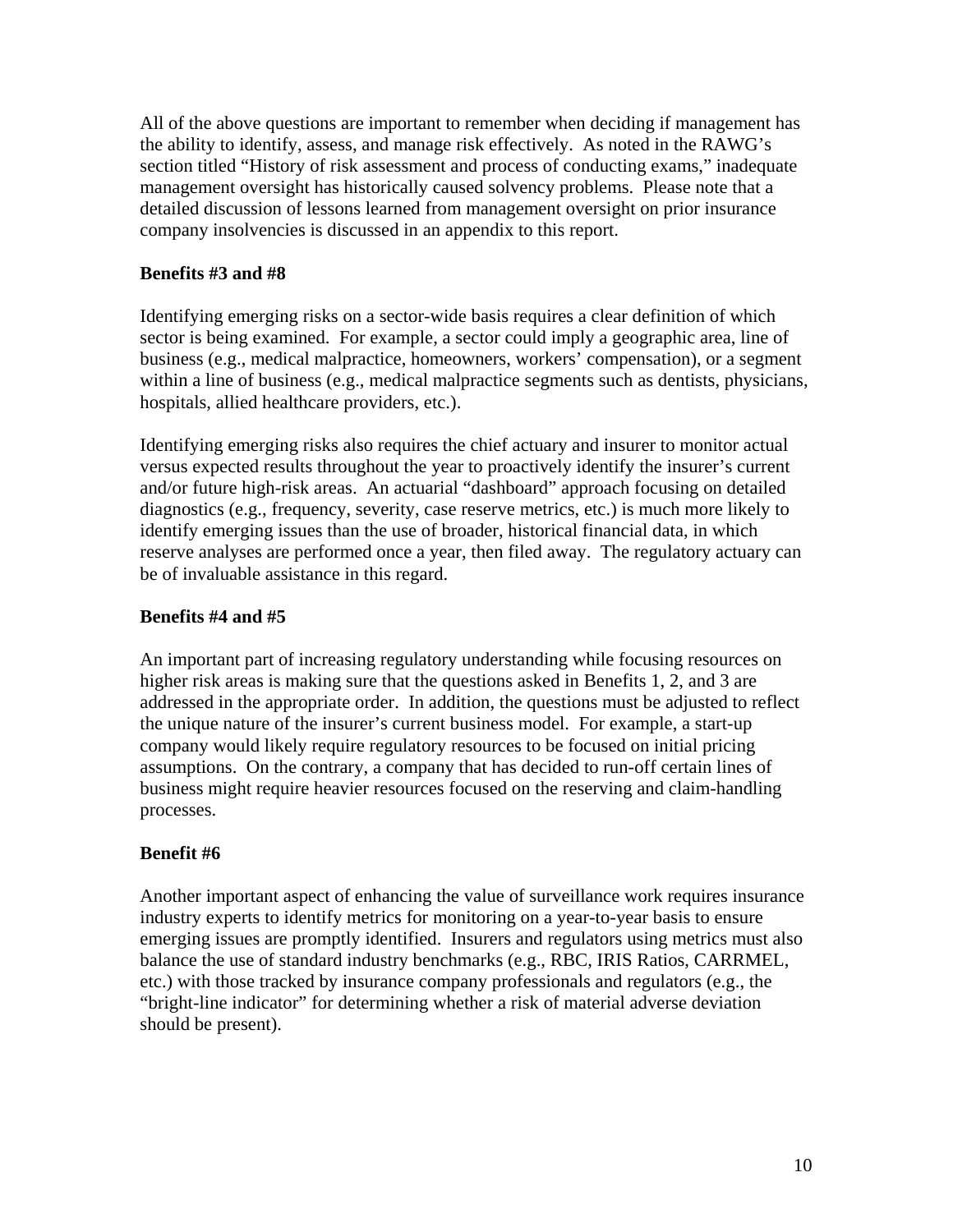In the end, whether a test provides a range of possible warning levels or serves as a bright-line indicator, it is important that the metrics are clearly communicated so that effective control systems are established to monitor and minimize risks going forward.

## **4: Risk Management**

In the previous section, we discussed specifically the ways in which regulatory actuaries can assist with the RAWG's identified enhancements and goals for the new surveillance framework. In this section, we discuss in greater detail how casualty actuaries in regulation can contribute to the risk management endeavor within the framework of the nine risk classifications identified in Appendix F of the Risk-Focused Surveillance Framework. For some risk classifications, casualty actuaries can assist in the identification and evaluation of risk.

# **Credit Risk**

Casualty actuaries have not traditionally been involved in most areas of credit risk. However, actuaries could play a significant role in evaluating uncollectible amounts from reinsurers. The actuary's expertise in estimating the frequency of default and degree of severity of such incidents is a unique skill in evaluating the magnitude of the credit risk.

# **Market Risk**

Casualty actuaries can help evaluate market risk. The Casualty Actuarial Society (CAS) has conducted research in developing basic economic engines within dynamic financial analysis and enterprise risk management models that cover the critical elements required for modeling investment performance. Developing economic capital models involves modeling volatility in investment performance.

# **Pricing and Underwriting Risk**

Within insurance companies, actuaries are almost always responsible for pricing and are often involved in underwriting. Much of the quantitative evaluation of pricing is already being accomplished via rate filing procedures within state insurance departments.

It would be impractical to replicate the full rate review process during the risk focused surveillance process. There are simply too many coverages written by insurance companies to review all rating plans. Similarly, it would be impractical to review all, or even a significant portion, of the underwriting decisions made. However, it may be practical to evaluate pricing levels and underwriting standards on a broader basis.

Qualitative evaluations could be used to identify insurers for further testing. Qualitative considerations for pricing could include: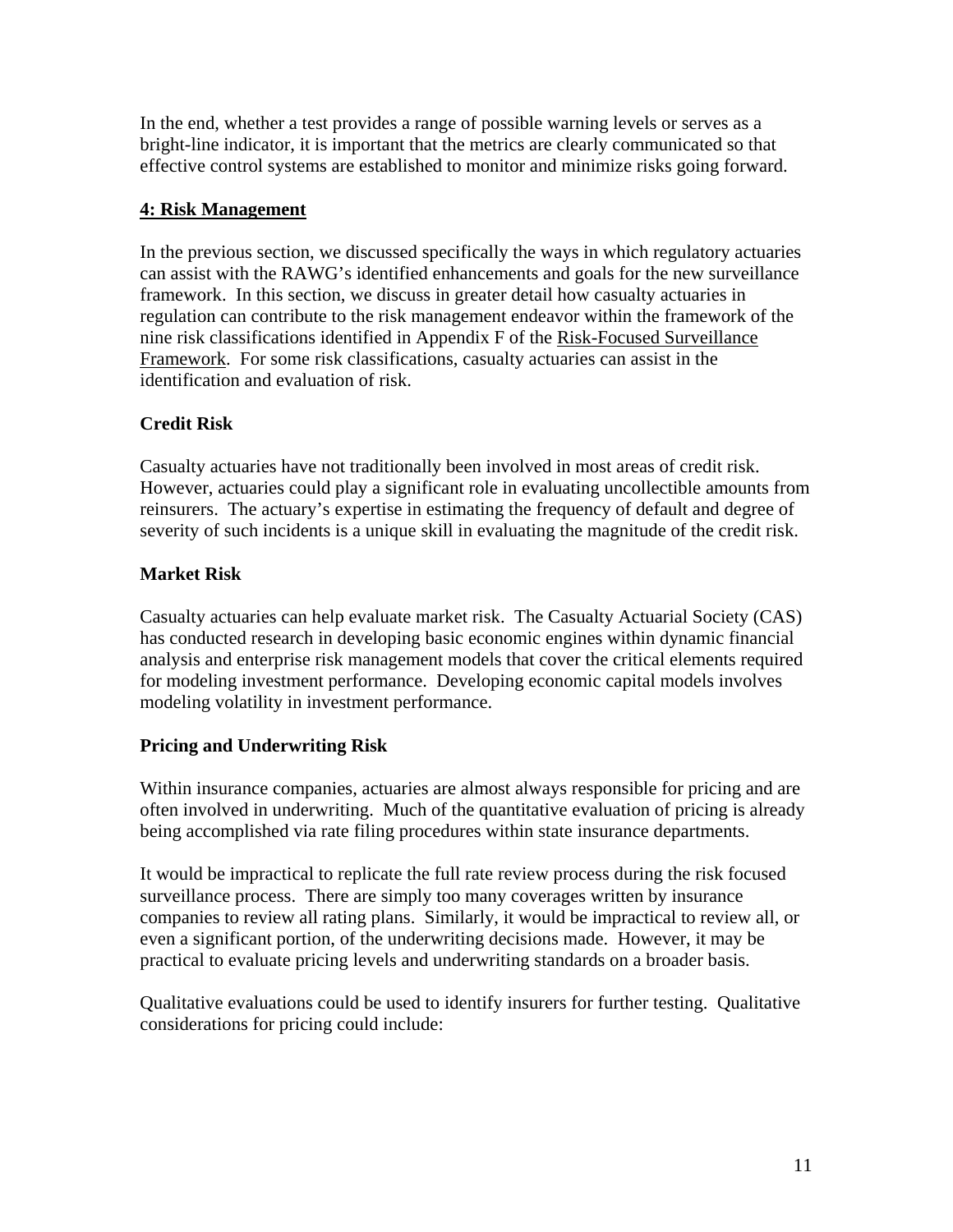- Does the company rely on proprietary rates or base their rates on loss costs filed by rating bureaus?
- How often are rate levels reviewed and revised?
- Does the company have full rating plans?
- Is the company current with rating bureau filings (if applicable)?
- How are strategic decisions regarding rating plans made?
- What lines of business does the company underwrite?
- Are rating plans in place for all lines and segments?
- What are the effects of rate regulation and competition?

Companies with results that indicate high risk would then have their rating plans quantitatively evaluated on a test basis. The company's own rate study would be evaluated by a regulatory actuary. The regulatory actuary would then comment on the adequacy of the rates.

The pricing implicit in rating plans is only part of the final premium collected by the insurer. Underwriting decisions also play a significant role. A qualitative review of underwriting practices would be valuable. Considerations would include:

- Do all lines, segments, and programs have complete underwriting guides?
- How often are underwriting guides evaluated and revised?
- How does the company ensure compliance with underwriting guides?
- Are underwriting authority levels clearly stated?
- Is there a rate monitoring process?
- Is a technically correct price recorded? Are deviations from this price monitored?
- What lines of business, geographies, and programs does the company underwrite?
- Does the company retain and exercise underwriting authority on all its business?

## **Reserving Risk**

The practice of quantitative evaluation of reserve adequacy is well established. Casualty actuaries are uniquely qualified to perform this evaluation. Each company appoints an actuary to provide a Statement of Actuarial Opinion. Further, regulators employ or retain actuaries to evaluate the reserve adequacy of the companies they examine. Combined, these analyses help ensure fairly stated reserves. Insurance Regulatory Information System (IRIS) Tests on reserves provide further information but are mainly limited only to historical financial data.

In recent years, the disclosure requirements of the appointed actuary have grown significantly. There has been increased scrutiny of reserves from new, external sources. New statutory requirements ask actuaries to state their opinions regarding risks of deviation from the carried reserves and allow for comment on a range of reasonable estimates. Further, it is increasingly common actuarial practice to assign percentiles or confidence levels to various reserve estimates. These developments make it possible to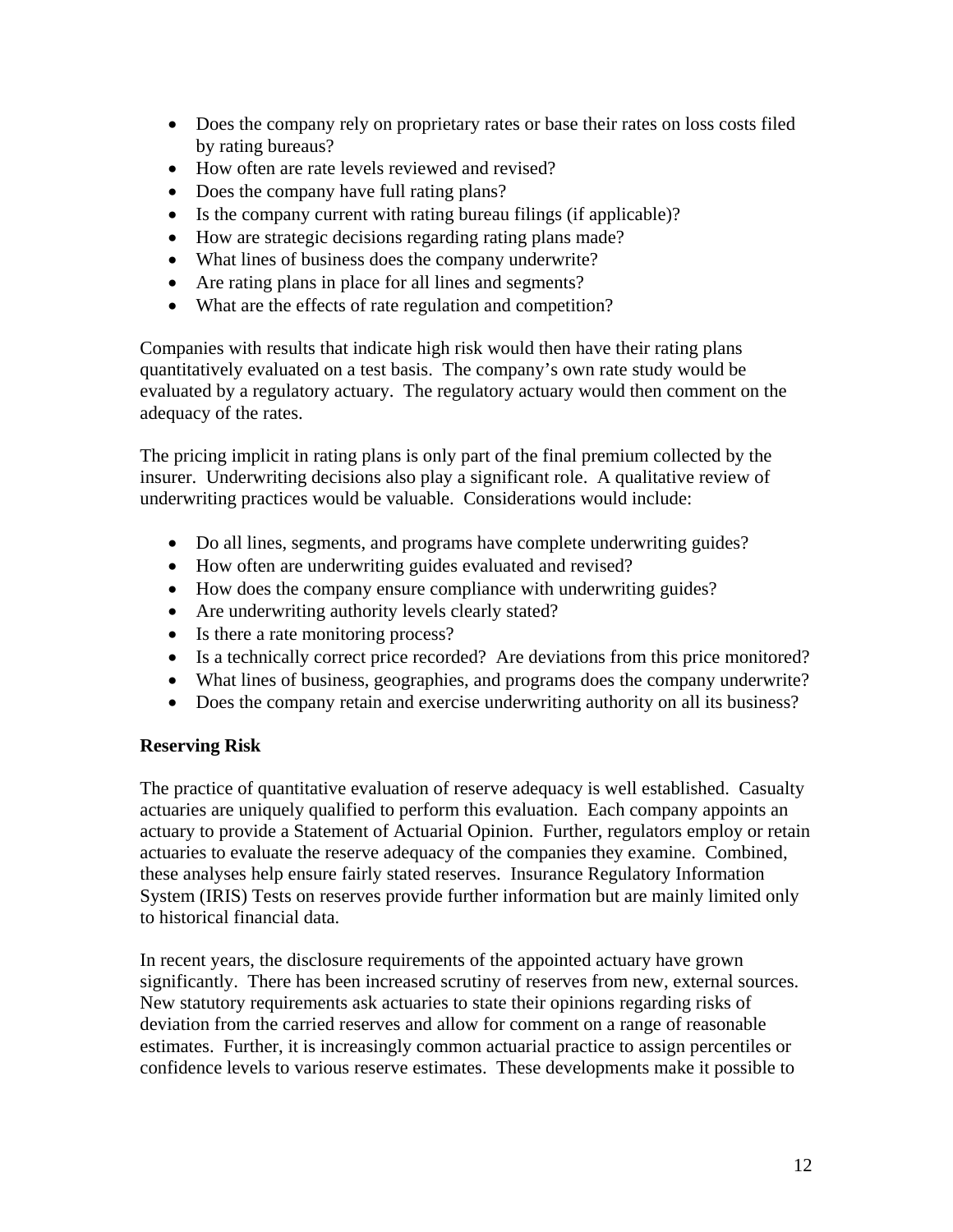move beyond the "reasonable or not" decision to a more complete evaluation of the risk present in the reserves.

As required by Sarbanes-Oxley, Section 404, insurance companies' senior management now must become more familiar with the process – not merely the result – of establishing reserves. In keeping with the expanded, risk-focused approach to examinations, actuaries can help by qualitatively evaluating the reserving process at insurance companies. Key qualitative factors would include:

- How often are full reserve analyses performed?
- Is there a monitoring system in place for interim reviews, and, if so, what does that system entail?
- Does the company book to the point estimate, or is there a monitored gap?
- How is the data segmented for the reserve study?
- Are separate analyses conducted for certain unique types of losses (e.g., construction defects, class actions, catastrophes, environmental)?
- How is the data segmented for the reserve study?
- What is management's influence on the booked reserve?
- Is the opinion signed by a company actuary or a consultant?
- Have there been changes in the appointed actuary in recent years, and, if so, how often have such changes occurred?

These qualitative factors could influence the final assessment of the risk present in the reserves.

# **Liquidity Risk**

Actuaries have performed work on asset-liability matching. Economic capital analyses result in the derivation of quantitative estimates for risk inherent in asset-liability matching. This type of work would need to be expanded to adequately address liquidity risk. Qualitative factors to consider would include:

- What types of losses could lead to liquidity issues?
- What limits, deductibles, and reinsurance are in place to mitigate the risk?
- Are there any individual assets that represent a significant portion of the total?
- Are assets held traded in public markets with large numbers of buyers and sellers?
- Does the company have a history of liquidity problems?

Similar to the value actuaries can add in the area of credit risk, the actuary's skillful analysis of the expected costs of these events uniquely position him to fulfill this need.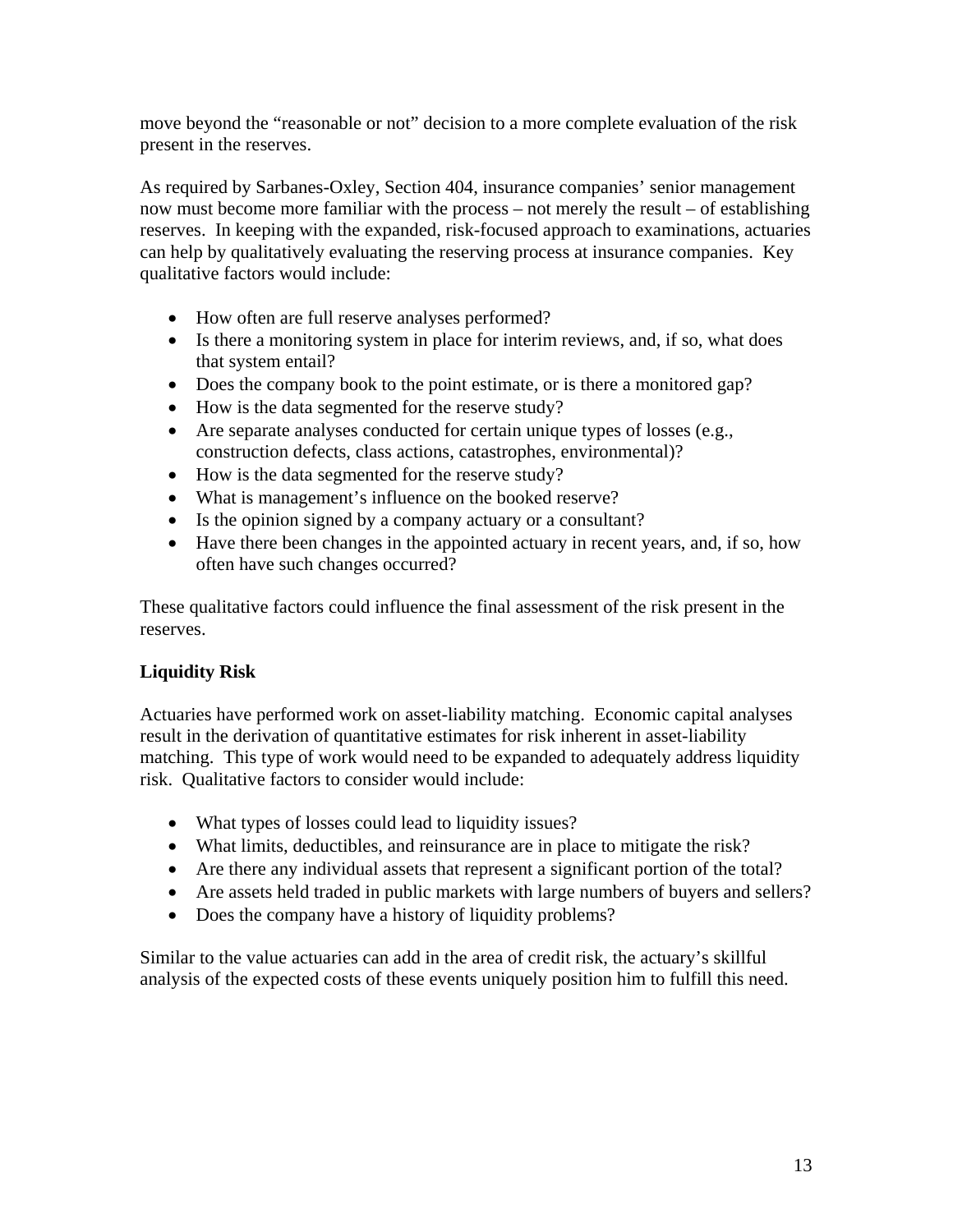## **Operational Risk**

Operational risk includes a broad array of items. Many of these items do not have explicit entries on financial statements, but they are crucial in understanding the risk profile of an insurer. Furthermore, many actuaries already have access to datasets (i.e., average outstanding claim severity triangles) that can offer insight into the dynamics of these functions. Actuaries can help evaluate many areas, four of which we identify here.

The first area is information technology. Actuaries can help identify the quantity and quality of the data available for pricing, underwriting, and reserving decisions.

- Are records available on a secure database or stored on personal computers?
- What data elements are captured?
- Is it possible to create development triangles from the database?
- Who has access to the database?
- How often is data loaded into the database?
- How often is technology updated (new servers, new software, etc.)?
- Are spreadsheets and software "home grown" or purchased from an outside vendor? If "home grown," what controls are in place to update formulas?

The second area is the claims function. Actuaries can help to identify and measure changes in claims handling practice. Some key measures to consider include:

- Average case reserving levels over time
- Closure rates or disposal rates of claims
- Development patterns for claims reporting, paid loss, and incurred loss
- Effects of report and settlement lags on claim severity

Changes in any of these measurable quantities could indicate potential risk items.

The third area is reinsurance. Recently, many contracts have faced challenges to the existence of risk transfer. Such challenges have given many actuaries opportunities in which their analytical skills have been critical. Often, such determinations have relied on financial modeling and computer simulations. Casualty actuaries can also help by using modeling to determine whether the reinsurance program is efficient with respect to external risk/return opportunities. Actuaries model the underlying losses to check on the influence of the reinsurance.

- What is the chance that the reinsurance layer will be reached?
- What will the reinsurance pay?
- What happens if the reinsurance limit is exhausted?
- What is the expected profitability to the cedant and reinsurer?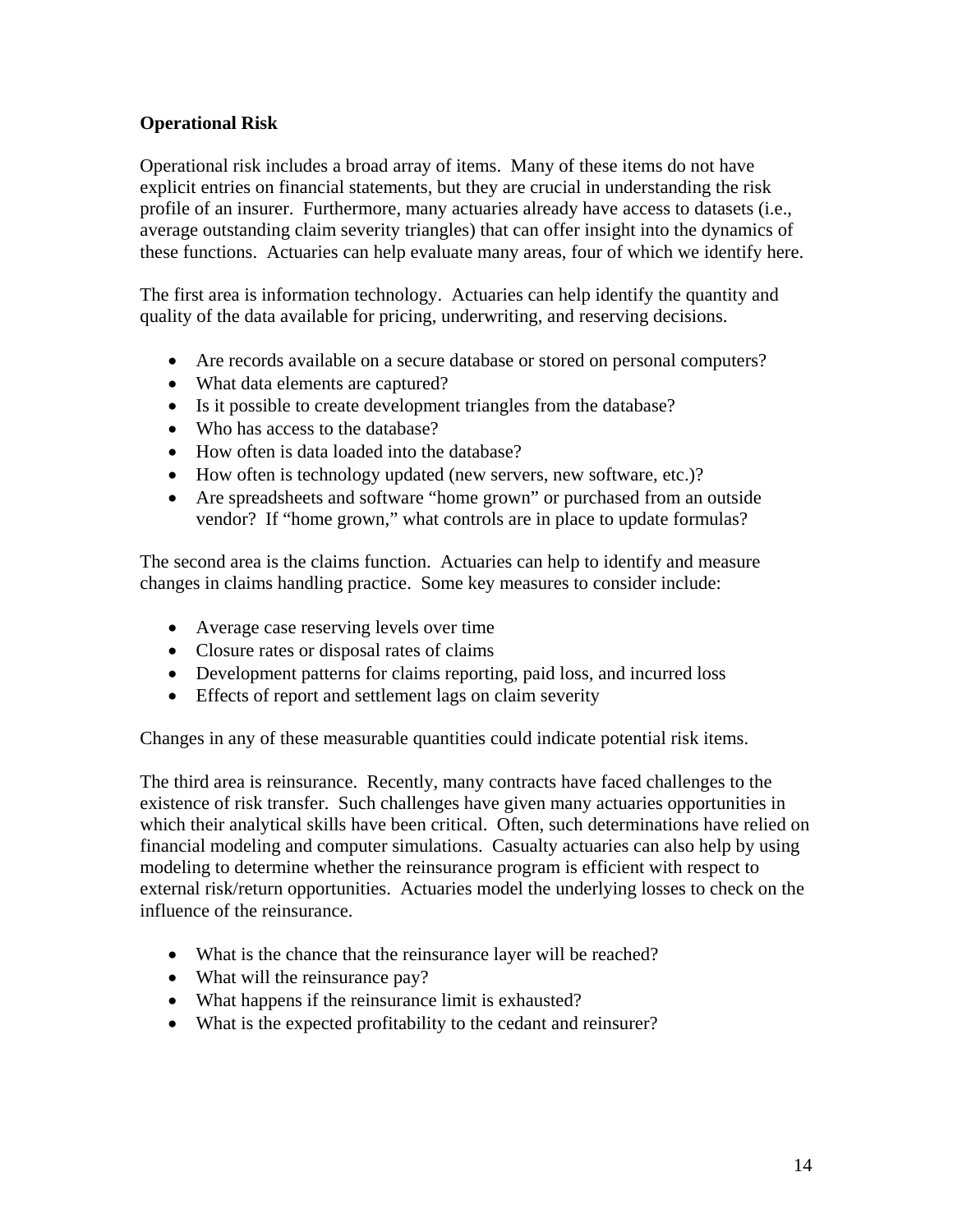The final area is capital adequacy. Casualty actuaries are actively trying to answer the question, "How much capital is needed?" RBC is one way to answer this question. It may be possible to address capital adequacy through refinements of RBC. Rating agencies have also developed models for evaluating capital adequacy. Perhaps a similar model could be developed to specifically serve the needs of regulators.

Beyond developing independent estimates of required capital for insurance companies, regulators could evaluate qualitative issues, including:

- Does the company analyze required capital?
- How has capital changed in recent quarters or years?

## **Legal Risk**

Part of the pricing, underwriting, claims, and reinsurance (risk transfer) reviews discussed above relate to legal risk. Casualty actuaries could complement the review of legal risk through these other reviews.

## **Strategic Risk**

Casualty actuaries are often involved in developing strategy and business plans for insurance companies. If business plans can be requested as part of the financial examination process, then actuaries can help evaluate the reasonableness of such plans. For example, actuaries can play an important role in answering the basic question of how much surplus is needed to support a new operation.

Another aspect of strategic risk to consider is the company's approach to decisions. How do they balance "gut-feel" with quantitative measures in making decisions? Who makes the decisions? Are actuaries active in the decision making process?

# **Reputation Risk**

Casualty actuaries are not often active in evaluating reputation risk. However, one key element of reputation is the insurer's rating from independent rating agencies. That element is crucial to some companies' operations. In some lines of business and market segments, customers are sensitive to insurers' ratings. Many of these ratings are quantifiable and would be well served by an actuary's skills. More basically, though, an actuary's experience in identifying high-risk areas can be of great value to some insurance companies.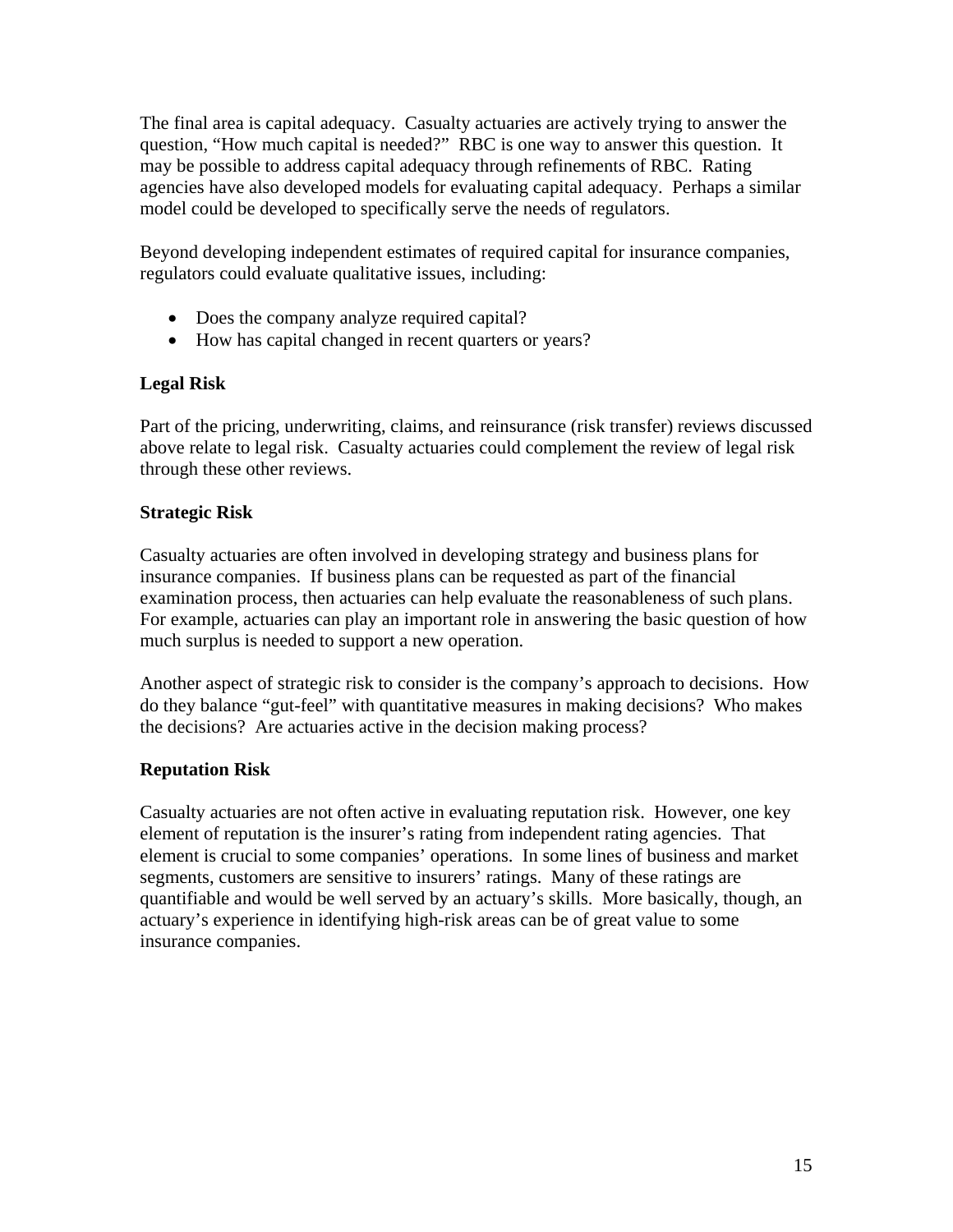### **5: Conclusion**

Our conclusions reflect several broad themes about the manner in which the structure of financial regulation can be improved. First, the regulatory system would be enhanced by modifications designed to promote the earlier identification of inherent risks and their associated controls.Additionally, better financial regulation can be achieved with greater emphasis on controls related to human behavior, such as corporate governance and management competence. Finally, enlarging the role of the actuary will significantly improve the regulatory system. Actuaries can provide quantified analysis of the assessment and prioritization of risk factors. Actuaries can analyze the interrelationships among risk factors, and actuaries can provide overall experience in analyzing insurance company operations and industry trends.

We support the NAIC's goal of improving the financial regulation process and look forward to continuing to advance that effort.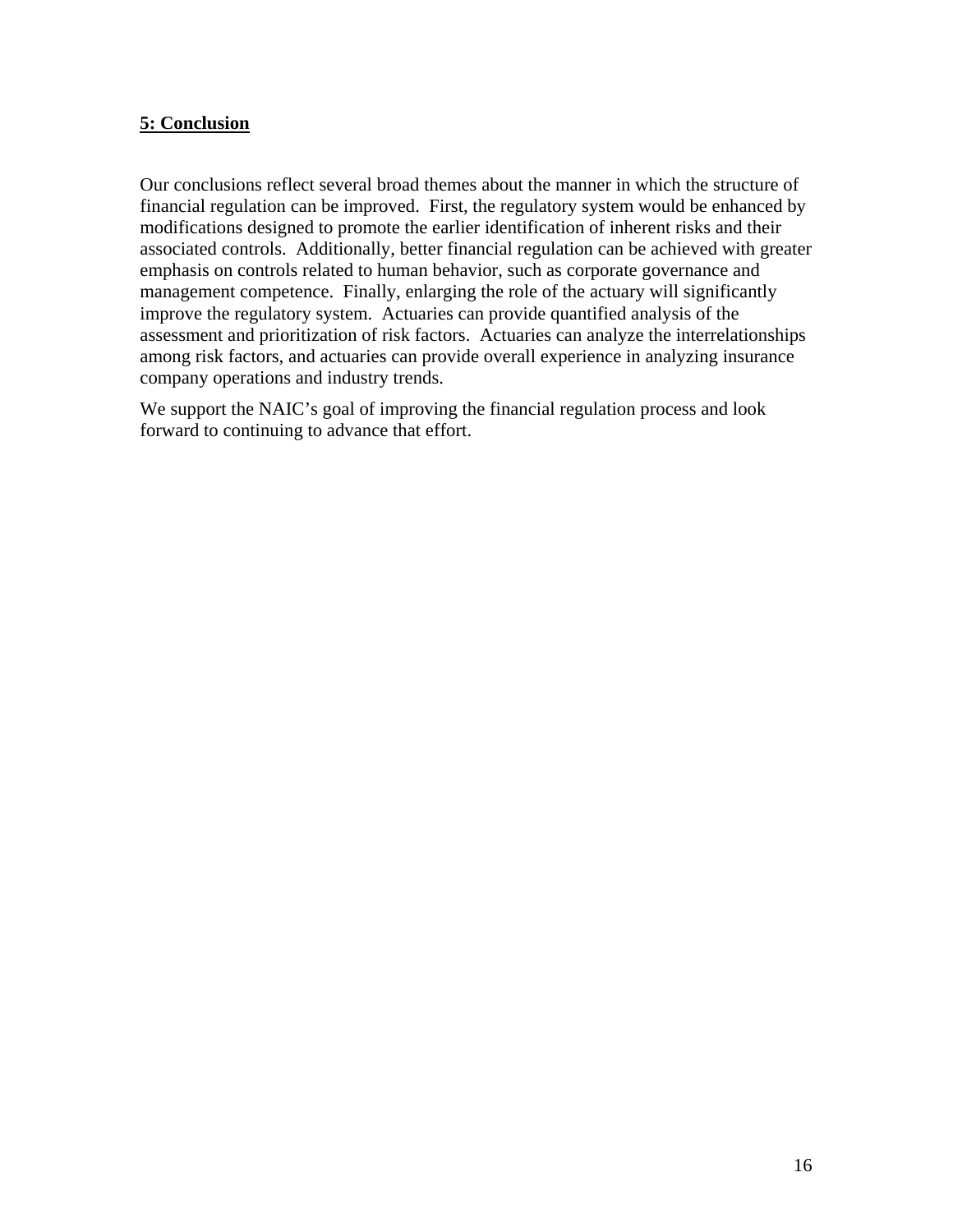## **Appendix: Lessons Learned From Prior Insolvencies**

Approximately three hundred and forty property and casualty insurers have become insolvent over the past 20 years. A study of these insolvencies may provide lessons to those currently responsible for assessing the financial strength of insurance companies, including both insurance department financial examiners and independent auditors. By understanding the forces that drove these insurers to insolvency, current procedures and processes can be modified to provide a better system to warn of the potential for impending problems.

Insurer insolvencies have been a focus of analysis on numerous occasions in the past. One of the more high profile analyses was "Failed Promises – Insurance Company Insolvencies," (February 1990) $3$  as completed by the Subcommittee on Oversight and Investigations of the House of Representatives Committee on Energy and Commerce. Representative John Dingell chaired the subcommittee. The report cited six key weaknesses in the system of solvency regulation in place at that time, many of which remain relevant today:

- Delegated management authority Many insurers delegated their "most fundamental" responsibilities to third parties who may have conflicting interests or inadequate abilities" through "excessive reliance on the judgments of managing general agents, brokers, and other companies."
- Holding companies and affiliates Insurers "can be too easily overleveraged and milked of their liquid assets by affiliated companies."
- Reinsurance Purchasing reinsurance from dependable reinsurers was described as "an unfettered exercise of discretion by insurance company managers, who are frequently dealing with unregulated entities in a vacuum of solid factual information. Nobody seems to know for sure where the insurance chain goes or whether its links are all sound."
- Unreliable information The data used by regulators to measure the solvency of an insurer was described as "simply unreliable as a basis for accurately determining an insurance company's financial condition."
- Insufficient regulation Solvency regulation, according to the report "suffers from inadequate resources, lack of coordination, infrequent regulatory examination, poor information and communications, and uneven implementation."
- Enforcement The report stated that the system "devotes insufficient efforts to investigating the causes of insurance company insolvencies, and punishing the persons who are responsible. Both administrative actions and criminal prosecutions seem hampered by resource deficiencies, procedural and jurisdictional problems, limited penalties, and unwillingness to pursue wrongdoers."

1

<sup>3</sup> *P&C Perspectives* [\(https://www.captive.com/service/milliman/pdf/PCPfall2004.pdf\)](https://www.captive.com/service/milliman/pdf/PCPfall2004.pdf) (last visited on June 9, 2006).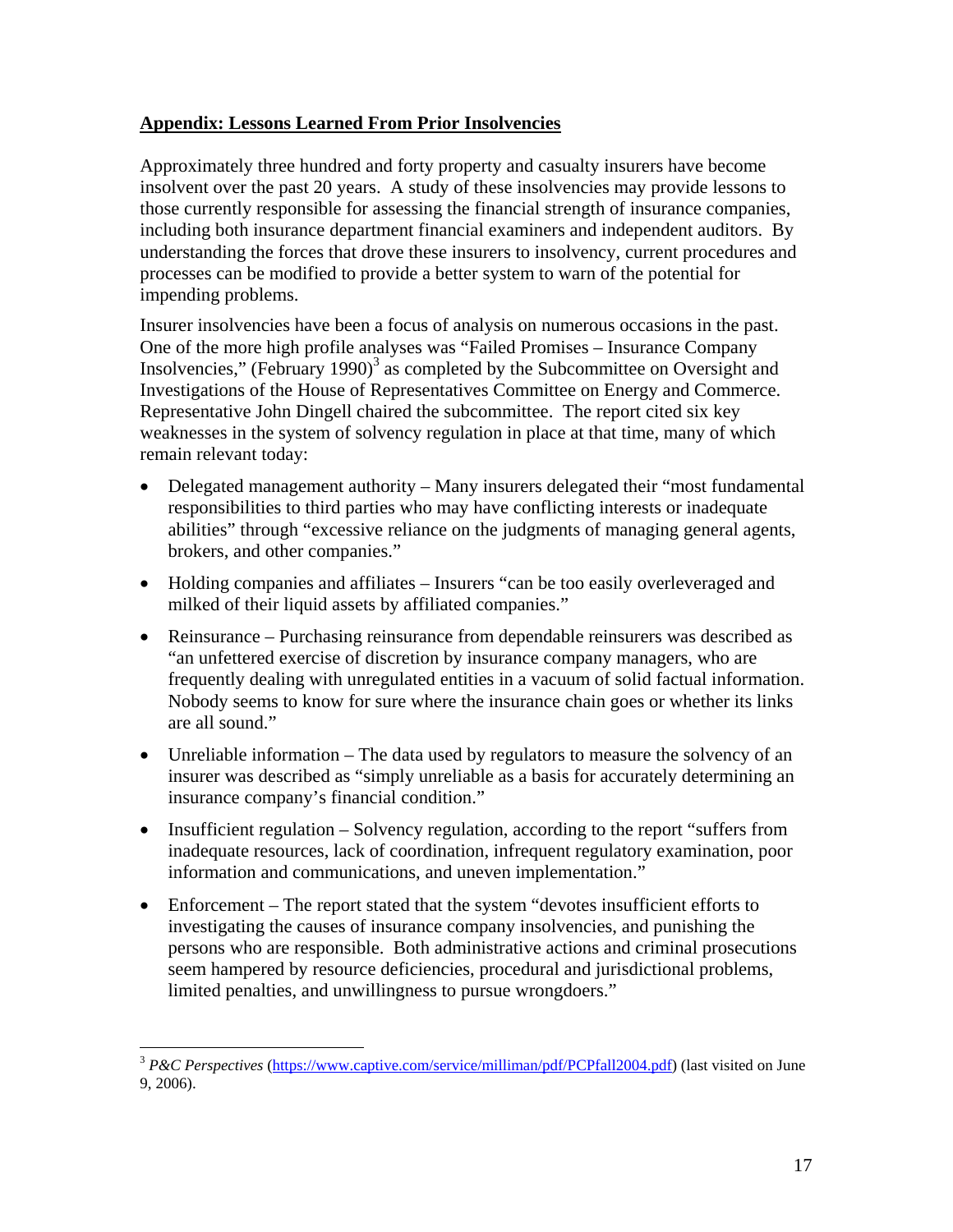While some of these weaknesses may still be present, others appear to have been addressed. More emphasis has been placed on early intervention. In addition, more and better data is typically but not always available with which one can assess the financial strength of an insurer. Nonetheless, some of these weaknesses still exist, and new weaknesses have developed, that increase the risk of insurer insolvencies.

Insolvencies arise from numerous causes. In many instances, there is more than one cause of the insolvency. Their causes include the following:

#### • **Inadequate Rates**

 $\overline{a}$ 

This is widely believed to be among the most significant factors contributing to insurer insolvency. However, inadequacy of premium rates is often related to other company risk problems, for example, growth in lines and areas in which the company has little to no competency. The cause of the inadequate rates may be related to optimistic estimates of ultimate losses for the policy year for which prices are being determined. This is generally due to optimistic estimates of ultimate losses on prior policy years, which, in turn, is linked to insufficient loss reserves. The optimistic estimate of ultimate losses for the upcoming policy year may also be attributed to an insurer overriding reasonably accurate estimates of ultimate losses with an overly optimistic assessment of the impact of improvements in the insurance environment. Such changes could include claims handling, reunderwriting, court precedents, and other factors, both internal and external to the insurer. Alternatively, inadequate rates may be due to excessive expenses or insufficient investment income, although these causes generally do not result in insurer insolvency.

More recent examples of insurers that became insolvent principally because of inadequate rates include the following:

o **Reliance Insurance Company** – This was a large writer of numerous coverages with a heavy emphasis on workers' compensation. Reliance ceased writing all business in June 2000 and was ordered into rehabilitation in May 2001.<sup>4</sup> Inadequacy in rates is one of numerous issues that drove Reliance into insolvency.

The 1998 statutory annual statement showed \$1.7 billion of surplus, the highest in the company's history.<sup>5</sup> The 1999 statutory annual statement showed \$1.2 billion of surplus, which was  $24\%$  lower than the 1998 surplus.<sup>6</sup> This reduced surplus also indicated that Reliance was at "Company Action Level" of the Risk Based Capital calculation.

There were several contributing factors to the decrease in surplus, including inadequate rate and pricing levels. Reliance's written premium grew in excess of 10% per year in the late 1990s, a time characterized by aggressive pricing. This 10% growth indicated exposure growth in excess of 10%. The Pennsylvania

<sup>&</sup>lt;sup>4</sup> Reliance Insurance [\(www.relianceinsurance.com\)](http://www.relianceinsurance.com) (last visited on June 9, 2006); Pennsylvania Insurance Department [\(http://www.ins.state.pa.us/\) \(la](http://www.ins.state.pa.us)st visited on June 9, 2006).

<sup>&</sup>lt;sup>5</sup> Pennsylvania Insurance Department (http://www.ins.state.pa.us/ins/cwp/view.asp?A=1285&Q=527817) (last visited on June 9, 2006).

<sup>6</sup> *CFO Magazine* ([http://www.cfo.com/article.cfm/3008886?f=related\)](http://www.cfo.com/article.cfm/3008886?f=related) (last visited on June 9, 2006).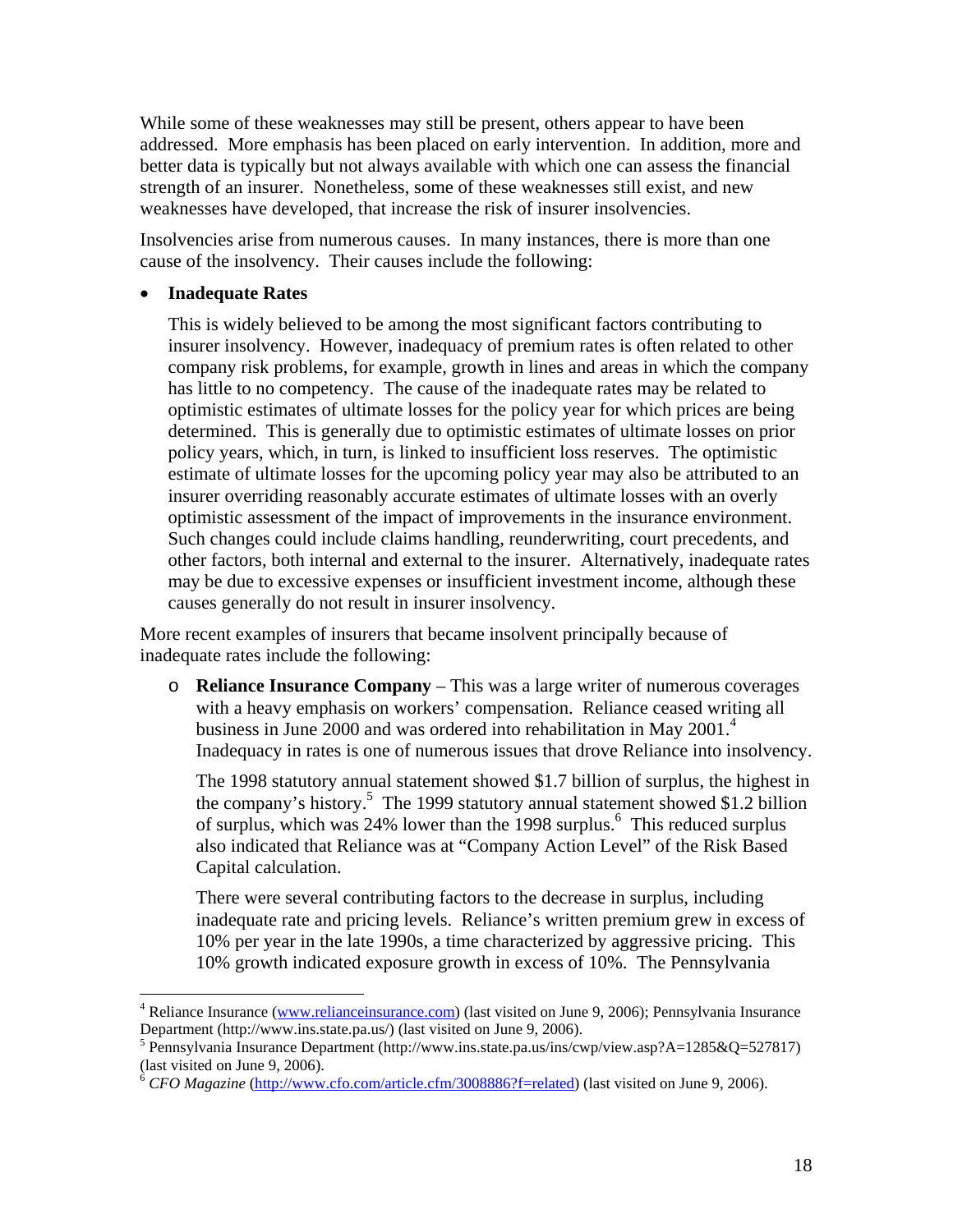Insurance Department (PID) also cited larger and more frequent claims in certain types of high-risk business, requiring an increase in loss reserves and, therefore, ultimate loss estimates. Further, Reliance had significant reinsurance through Unicover, which was never fully recovered. $<sup>7</sup>$ </sup>

- o **California Workers' Compensation Industry** The California workers' compensation industry incurred significant losses during the late 1990s. The principle cause was the implementation of open rating, effective January 1, 1995, which allowed insurers to determine their own rate level. $\frac{8}{3}$  The result was a reduction in rate level of about 41% from policy year 1993 to policy year 1995, as estimated by the Workers' Compensation Rating Bureau of California (WCIRB)<sup>9</sup>. The declining rates during this period were implemented just as medical loss trends began accelerating to double-digit levels. As a result, ultimate loss ratios as estimated by the WCIRB increased from 60% in 1994, prior to the implementation of open rating, to between 100% and 135% for the six accident years from 1996 through 2001, after open rating went into effect.<sup>10</sup> Insurers that became either insolvent or impaired include Superior National Insurance Company, Business Insurance  $Group<sup>11</sup>$ , Paula Insurance Company<sup>12</sup>, HIH Insurance Company, and Fremont Insurance Group.
- o **Texas Workers' Compensation Industry** During the 1980s, the Texas workers' compensation industry was characterized by high loss levels and high and increasing levels of loss development.<sup>13</sup> A major cause of these difficulties was the process of adjudicating disputed claims. If a claimant was not satisfied with the outcome of the claims hearing, he could request a trial, whereby any evidence gathered through the administrative hearing was not admissible in court. This process led to a high level of attorney involvement, unanticipated increases in cost, and high and increasing loss development factors at late points of maturity.

Senate Bill 1 was passed in Texas in  $1989$ .<sup>14</sup> Texas Employers Insurance and Employers Casualty Company were the two largest writers of workers' compensation coverage in Texas during the 1980s. These two insurers were

<sup>8</sup> California Commission on Health and Safety and Workers' Compensation

 $\overline{a}$ 

<sup>12</sup> Insurance Journal ([http://www.insurancejournal.com/magazines/west/2002/03/25/features/18859.htm\)](http://www.insurancejournal.com/magazines/west/2002/03/25/features/18859.htm) (last visited on June 9, 2006).

<sup>&</sup>lt;sup>7</sup> Edgar Online [\(http://sec.edgar-online.com/2001/05/15/0000897101-01-500306/Section7.asp\)](http://sec.edgar-online.com/2001/05/15/0000897101-01-500306/Section7.asp) (last visited on June 9, 2006).

[<sup>\(</sup>http://www.dir.ca.gov/CHSWC/StateInsuranceIndustry2002/Stateinsuranceindustry042002.html\)](http://www.dir.ca.gov/CHSWC/StateInsuranceIndustry2002/Stateinsuranceindustry042002.html) (last visited on June 9, 2006).

<sup>&</sup>lt;sup>9</sup> Workers' Compensation Rating Bureau of California ([http://wcirbonline.org/index.asp\)](http://wcirbonline.org/index.asp) (last visited on June 9, 2006).

<sup>&</sup>lt;sup>10</sup> [http://www.dir.ca.gov/CHSWC/StateInsuranceIndustry2002/Stateinsuranceindustry042002.html \(la](http://www.dir.ca.gov/CHSWC/StateInsuranceIndustry2002/Stateinsuranceindustry042002.html)st visited on June 9, 2006).<br><sup>11</sup> Conservation and Liquidation Office (http://www.caclo.org/snicil/) (last visited on June 9, 2006).

<sup>&</sup>lt;sup>13</sup> Texas Department of Insurance ([http://www.tdi.state.tx.us/wc/regulation/roc/facility.html\)](http://www.tdi.state.tx.us/wc/regulation/roc/facility.html) (last visited on June 9, 2006).

<sup>&</sup>lt;sup>14</sup> Texas Department of Insurance [\(http://www.tdi.state.tx.us/wc/information/aboutwc.html\)](http://www.tdi.state.tx.us/wc/information/aboutwc.html) (last visited on June 9, 2006).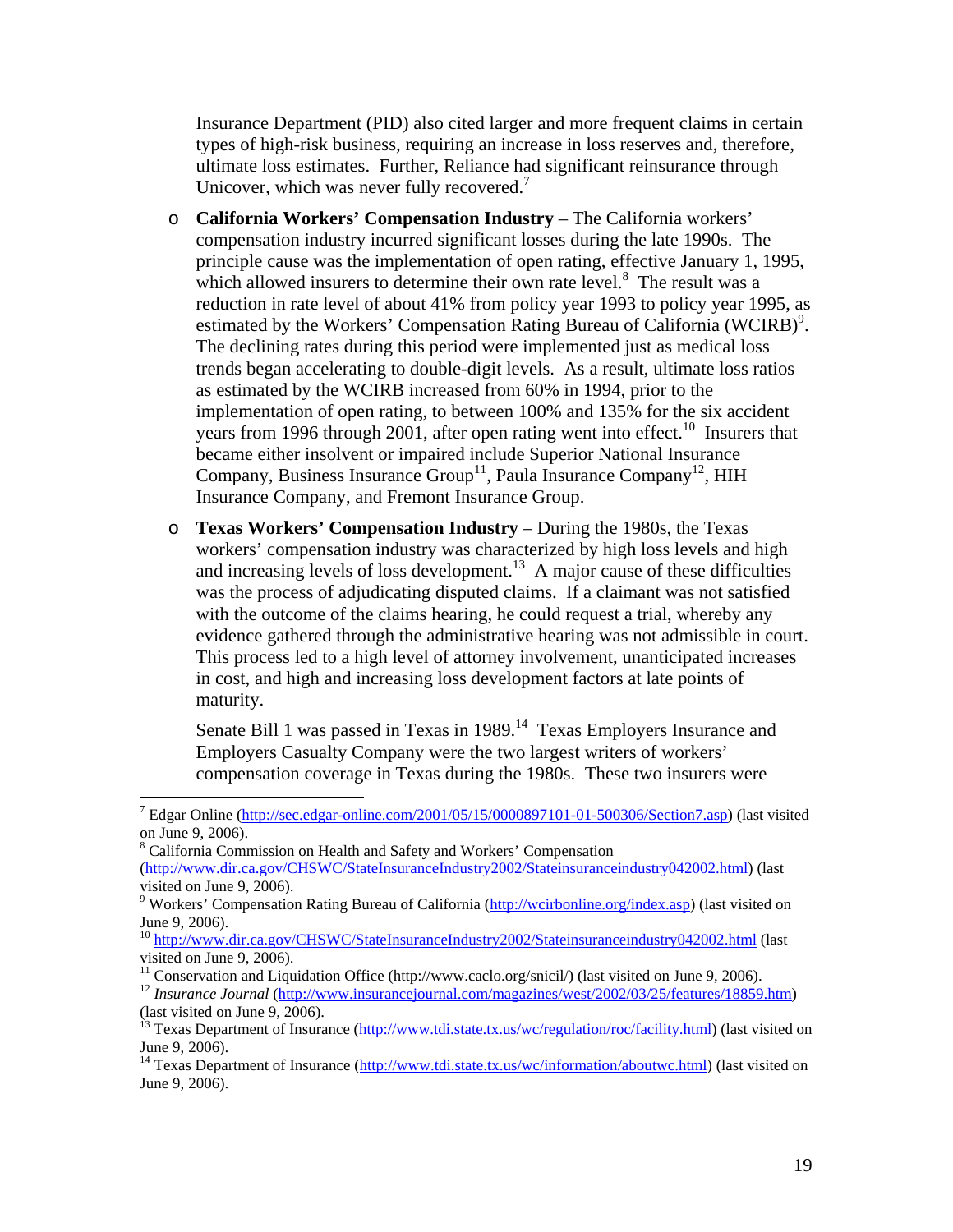declared insolvent in  $1991^{15}$  and  $1994^{16}$ , respectively. The principal cause of the insolvencies was the unanticipated adverse loss development of loss reserves, which produced loss ratios well in excess of profitable levels.

o **The Mission Insurance Companies** – These companies were large writers of workers' compensation coverage and a variety of other coverages, including reinsurance.17 According to the Insurance Journal, Mission became insolvent because they wrote unprofitable business.<sup>18</sup> Mission incurred severe and longterm losses, including a number of large asbestos-related claims and other environmental pollution claims. In addition, Mission's reinsurers failed to honor their financial obligations. At the time of its failure in 1987, Mission was the largest property and casualty insurance insolvency in the country, with policies written in all 50 states.

### • **Inadequate Loss Reserves**

Inadequate loss reserves are frequently cited as a significant cause of insurer insolvency. The underlying cause of inadequate reserves is also optimistic estimates of ultimate losses. Therefore, this factor is closely related to rate inadequacy. Insurers often survive inadequate loss reserves as long as the premium collected is sufficient to absorb the incurred losses, regardless of when the losses are recorded. Inadequate loss reserves imply that the ultimate losses have not been recorded in a timely fashion. Inadequate loss reserves are cited as the cause of insolvencies, when the recording of previously inadequate loss reserves either eliminates or materially reduces the insurer's surplus.

Examples of insurers that have become insolvent due, at least in part, to inadequate loss reserves include the following:

o **PHICO Insurance Company** – This company wrote primarily medical malpractice insurance for health systems, hospitals, and physicians and workers' compensation insurance.19 Many of its insureds were located in Pennsylvania. After conducting an extensive audit of PHICO's reserves and liabilities, the PID determined that PHICO did not have sufficient assets to cover its estimated liabilities. According to the Insurance Journal, as of August 2001, PHICO had surplus of  $$6.8$  million,<sup>20</sup> which the PID characterized as an "alarming decrease"

<sup>15</sup> National Association of Mutual Insurance Companies<br>
(http://www.namic.org/pdf/05NAMICCostBenefitStudy.pdf) (last visited on June 9, 2006).

 $\overline{a}$ 

<sup>&</sup>lt;sup>[16](http://www.namic.org/pdf/05NAMICCostBenefitStudy.pdf)</sup> Guaranty Fund Management Services ( $\frac{http://www.gfms.org/insolvs.asp?id=164}$ ) [\(last visited on June 9](http://www.gfms.org/insolvs.asp?id=164), 2006).

<sup>&</sup>lt;sup>17</sup> *Insurance Journal* ([http://www.insurancejournal.com/magazines/southeast/2006/02/20/current](http://www.insurancejournal.com/magazines/southeast/2006/02/20/currents)s/) (last visited on June 9, 2006).

<sup>18</sup> *Insurance Journal* ([http://www.insurancejournal.com/news/national/2006/02/09/65216.htm\)](http://www.insurancejournal.com/news/national/2006/02/09/65216.htm) (last visited on June 9, 2006).

<sup>&</sup>lt;sup>19</sup> Pennsylvania Insurance Department (http://www.ins.state.pa.us/ins/cwp/view.asp?a=1285&q=539640) (last visited on June 9, 2006).

<sup>&</sup>lt;sup>20</sup> *Insurance Journal* ([http://www.insurancejournal.com/news/east/2001/08/27/12468.htm\)](http://www.insurancejournal.com/news/east/2001/08/27/12468.htm) (last visited on June 9, 2006).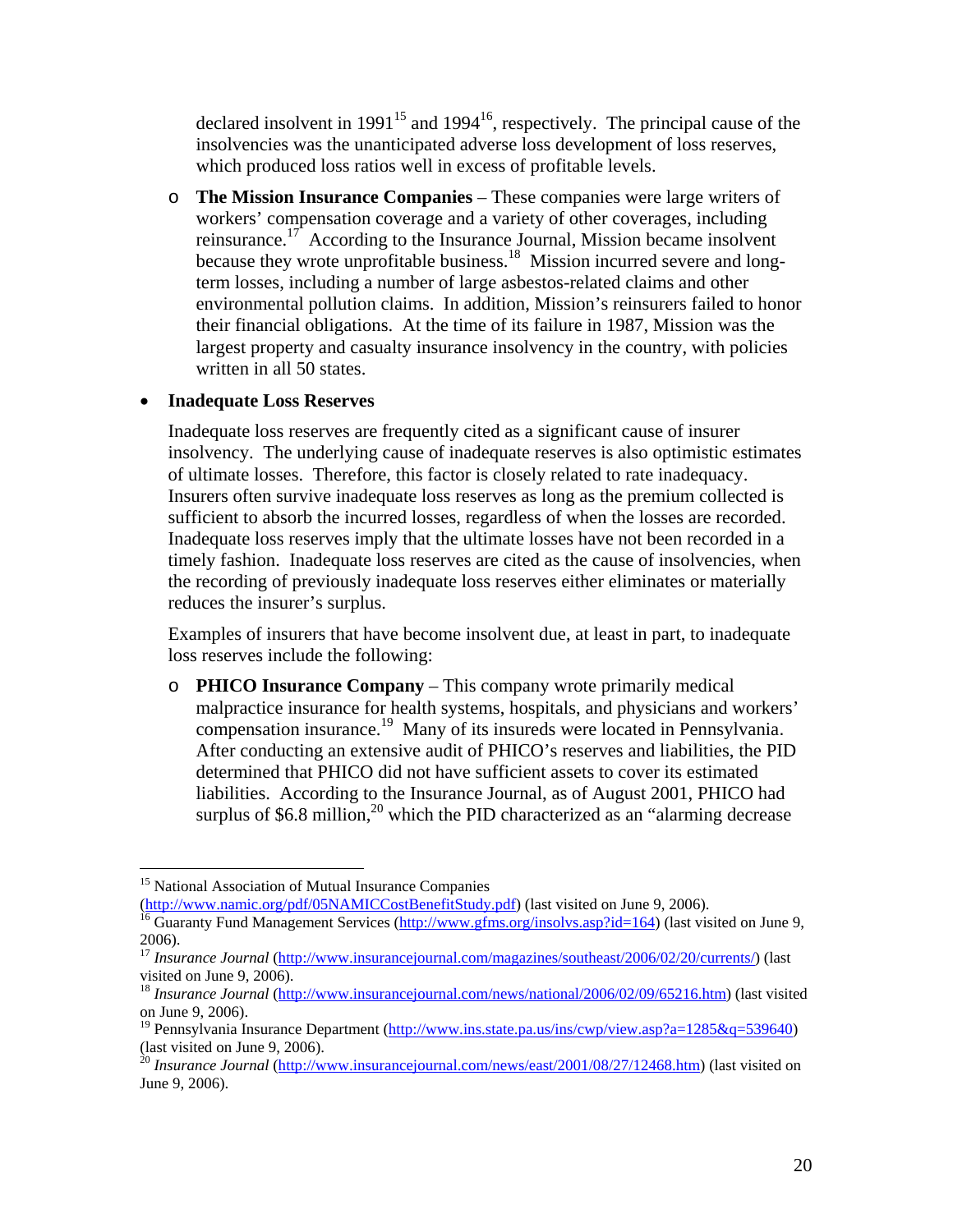from its year-end 2000 surplus of more than \$127 million."21 The PID's "analysis concluded that the company's previous estimates of loss reserves were substantially understated. In fact, this recent analysis showed that a reserve deficiency exceeding \$250 million existed as of June 30, 2001. PHICO Insurance Company did not establish adequate reserves, nor does the company have the assets available to cover the shortfall. This gap between assets and liabilities renders the company insolvent."

o The "Failed Promises" report states that three of the first major insurer insolvencies (Mission Insurance Company, Integrity Insurance Company, and Transit Casualty Company) "established reserve amounts that were completely inadequate and their incurred-but-not-reported reserves have proven to be vastly deficient. The result of this massive under-reserving was to falsely and materially inflate their reported profits and justify improper dividends. Even worse, their rosy financial reports enabled them to compound their havoc by continuing to operate for years while actually insolvent."

#### • **Mismanagement**

 $\overline{a}$ 

Mismanagement has often been cited as a major cause of insurer insolvency. The "Failed Promises" report includes lengthy discussions of mismanagement as it related to subsequent insolvencies. Examples of insurers that are believed to have become insolvent due to mismanagement include the following:

o **Integrity Insurance Company** was a small, family run business that grew into a national operation in less than a decade. It was declared insolvent by more than \$1 billion by the New Jersey Insurance Department in 1987.<sup>22</sup> Integrity began a period of significant growth in the 1970s with large amounts of premium generated by managing general agents  $(MGAs)$ <sup>23</sup> According to a 1990 article in the Wall Street Journal, Integrity did business with about 80 MGAs, much of which was reinsured.<sup>24</sup> Gross written premium increased from about \$5 million annually in the early 1970s to \$88.6 million in 1979. Net income climbed significantly at first as well. With net income rising, dividends were paid to shareholders of \$14.9 million. State insurance examiners found Integrity sound in 1981 with about \$20.3 million of surplus as of year-end 1980.

However, several important facts had not been uncovered. First, Integrity was writing insurance on about 300 of the Fortune 500 industrial companies. This included Union Carbide when the gas leak in Bhopal, India occurred. Second,

<sup>&</sup>lt;sup>21</sup> Pennsylvania Insurance Department [\(http://www.ins.state.pa.us/ins/cwp/view.asp?a=11&q=525255\)](http://www.ins.state.pa.us/ins/cwp/view.asp?a=11&q=525255) (last visited on June 9, 2006).

<sup>&</sup>lt;sup>22</sup> *Regulation Magazine* ([http://www.cato.org/pubs/regulation/reg14n2d.html\)](http://www.cato.org/pubs/regulation/reg14n2d.html) [\(last visite](http://archive.gao.gov/d31t10/141458.pdf)d on June 9, 2006).<br><sup>23</sup> United States General Accounting Office [\(http://archive.gao.gov/d31t10/141458.pdf\)](http://archive.gao.gov/d31t10/141458.pdf) (last visited on

June 9, 2006).

<sup>&</sup>lt;sup>24</sup> Casualty Actuarial Society ([http://www.casact.org/pubs/dpp/dpp92/92dpp867.pdf\)](http://www.casact.org/pubs/dpp/dpp92/92dpp867.pdf) (last visited on June 9, 2006).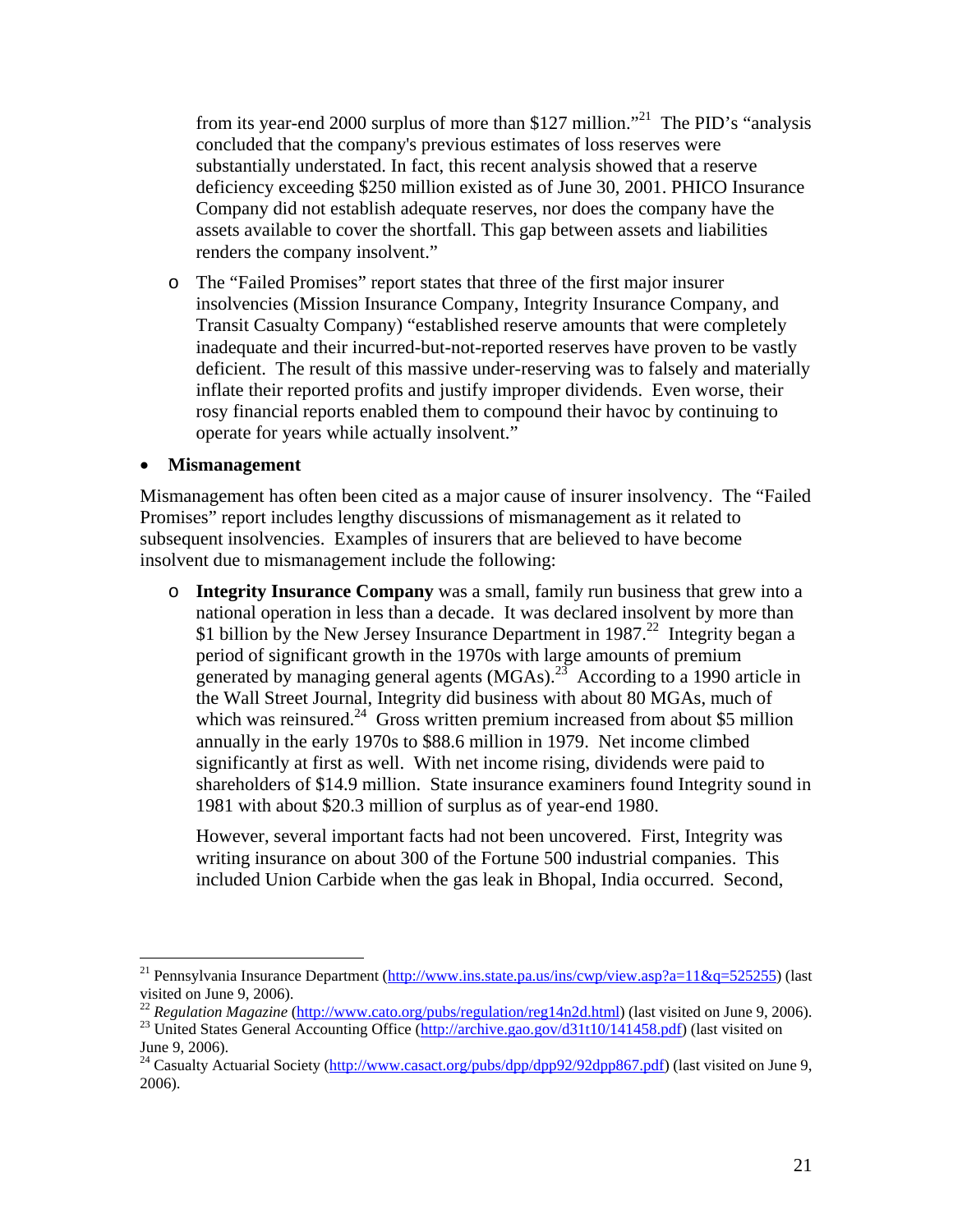Integrity did not have an underwriting department until  $1978<sup>25</sup>$  This suggests that there were no checks on the activities of the MGAs, whose interests are potentially in conflict with those of the insurer. Third, Integrity, a small insurer, was writing long-tail business on increasingly tough insurance exposures. Fourth, Integrity had no computer system with which one could track writings.

During the 1980s, the loss ratio increased significantly. Finally in 1985, Mission Insurance failed. Mission was one of Integrity's major reinsurers with assumed losses of about \$18 million.<sup>26</sup> According to the Wall Street Journal article, the New Jersey regulators allege that Integrity was actually insolvent in 1981. Integrity wrote almost \$800 million of premium after the 1981 audit.

- o **Frontier Insurance Company** This company wrote a variety of insurance coverages, and much of its business was written through programs. It also had sizeable books of medical malpractice and surety business.<sup>27</sup> Its medical malpractice business was significantly underpriced and produced substantial adverse loss development. Frontier incurred \$38.5 million of losses on surety bonds covering three entertainment events. $^{28}$  Frontier also had reinsurance recovery issues; inadequate management controls in several areas contributed to its insolvency.
- o **Ambassador Insurance Company** was a "surplus lines company" writing highrisk policies. Ambassador was domiciled in Vermont despite having its offices in New Jersey. In 1983, the Vermont insurance commissioner placed Ambassador in receivership, alleging that the company was insolvent.<sup>29</sup> The commissioner subsequently prevailed in a lawsuit against the late president of Ambassador citing mismanagement, and against Ambassador's auditor at the time, citing faulty audits.

#### • **Reinsurer Insolvency or Non-Payment**

The non-payment by an insurer's reinsurer has contributed to several insolvencies and impairments. Examples include the following instances in which insolvency was caused by the nonpayment by a reinsurer:

o **Reliance Insurance Company** purchased reinsurance through the Unicover pool. The non-payment by Unicover contributed to Reliance's failure, although many other factors contributed as well.

 $\overline{a}$ <sup>25</sup> United States General Accounting Office [\(http://archive.gao.gov/d31t10/141458.pdf\)](http://archive.gao.gov/d31t10/141458.pdf) (last visited on June 9, 2006).

<sup>&</sup>lt;sup>26</sup> United States General Accounting Office [\(http://archive.gao.gov/d31t10/141458.pdf\)](http://archive.gao.gov/d31t10/141458.pdf) (last visited on June 9, 2006).

<sup>&</sup>lt;sup>27</sup> *Insurance* Journal ([http://www.insurancejournal.com/magazines/west/2001/09/24/features/18252.htm\)](http://www.insurancejournal.com/magazines/west/2001/09/24/features/18252.htm) (last visited on June 9, 2006).

<sup>&</sup>lt;sup>28</sup> SEC Info (EDGAR) ( $\frac{http://www.secinfo.com/dsvRa.5Tm.htm}{http://www.secinfo.com/dsvRa.5Tm.htm}$ ) (last visited on June 9, 2006).

<sup>29</sup> *Insurance Journal* ([http://www.insurancejournal.com/magazines/east/2005/11/21/features/63041.htm\)](http://www.insurancejournal.com/magazines/east/2005/11/21/features/63041.htm) (last visited on June 9, 2006).